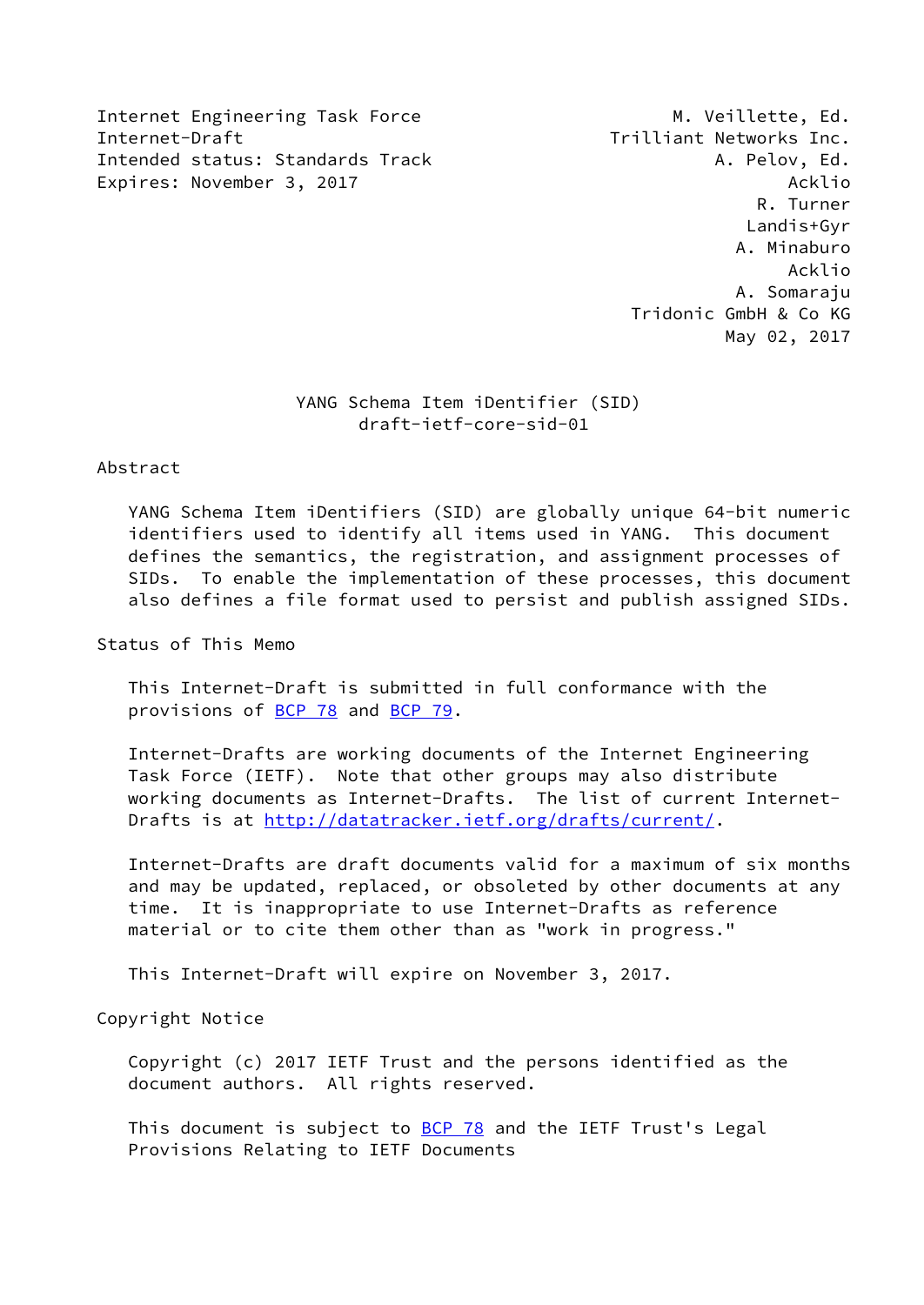<span id="page-1-1"></span>

| Internet-Draft |  |  |  | YANG Schema Item iDentifier (SID) |  |  | May 2017 |
|----------------|--|--|--|-----------------------------------|--|--|----------|
|----------------|--|--|--|-----------------------------------|--|--|----------|

 [\(http://trustee.ietf.org/license-info](http://trustee.ietf.org/license-info)) in effect on the date of publication of this document. Please review these documents carefully, as they describe your rights and restrictions with respect to this document. Code Components extracted from this document must include Simplified BSD License text as described in Section 4.e of the Trust Legal Provisions and are provided without warranty as described in the Simplified BSD License.

Table of Contents

|                  |                                                          |  |  |  |  |  |  |  |  |  |  |  | $\overline{2}$ |
|------------------|----------------------------------------------------------|--|--|--|--|--|--|--|--|--|--|--|----------------|
| 2.               | Terminology and Notation                                 |  |  |  |  |  |  |  |  |  |  |  | $\frac{4}{1}$  |
| 3.               |                                                          |  |  |  |  |  |  |  |  |  |  |  | $\frac{4}{1}$  |
| $\overline{4}$ . |                                                          |  |  |  |  |  |  |  |  |  |  |  | $\overline{1}$ |
| 5.               |                                                          |  |  |  |  |  |  |  |  |  |  |  | 10             |
| 6.               |                                                          |  |  |  |  |  |  |  |  |  |  |  | <u> 11</u>     |
|                  | $6.1$ . "SID mega-range" registry 11                     |  |  |  |  |  |  |  |  |  |  |  |                |
|                  | 6.1.1. IANA SID Mega-Range Registry 11                   |  |  |  |  |  |  |  |  |  |  |  |                |
|                  |                                                          |  |  |  |  |  |  |  |  |  |  |  |                |
|                  | 6.1.2. IANA "RFC SID range assignment" sub-registries 12 |  |  |  |  |  |  |  |  |  |  |  |                |
|                  | 6.2. "YANG module assignment" registry $\frac{13}{2}$    |  |  |  |  |  |  |  |  |  |  |  |                |
| 7.               |                                                          |  |  |  |  |  |  |  |  |  |  |  |                |
| 8.               |                                                          |  |  |  |  |  |  |  |  |  |  |  |                |
|                  | <u>8.1</u> . Normative References <u>14</u>              |  |  |  |  |  |  |  |  |  |  |  |                |
|                  | 8.2. Informative References 14                           |  |  |  |  |  |  |  |  |  |  |  |                |
|                  | Appendix A. ".sid" file example 15                       |  |  |  |  |  |  |  |  |  |  |  |                |
|                  | Authors' Addresses                                       |  |  |  |  |  |  |  |  |  |  |  | 23             |

<span id="page-1-0"></span>[1](#page-1-0). Introduction

Some of the items defined in YANG [[RFC7950](https://datatracker.ietf.org/doc/pdf/rfc7950)] require the use of a unique identifier. In both NETCONF [\[RFC6241](https://datatracker.ietf.org/doc/pdf/rfc6241)] and RESTCONF [[RFC8040\]](https://datatracker.ietf.org/doc/pdf/rfc8040), these identifiers are implemented using names. To allow the implementation of data models defined in YANG in constrained devices and constrained networks, a more compact method to identify YANG items is required. This compact identifier, called SID, is encoded using a 64-bit unsigned integer. The following items are identified using SIDs:

- o identities
- o data nodes
- o RPCs and associated input(s) and output(s)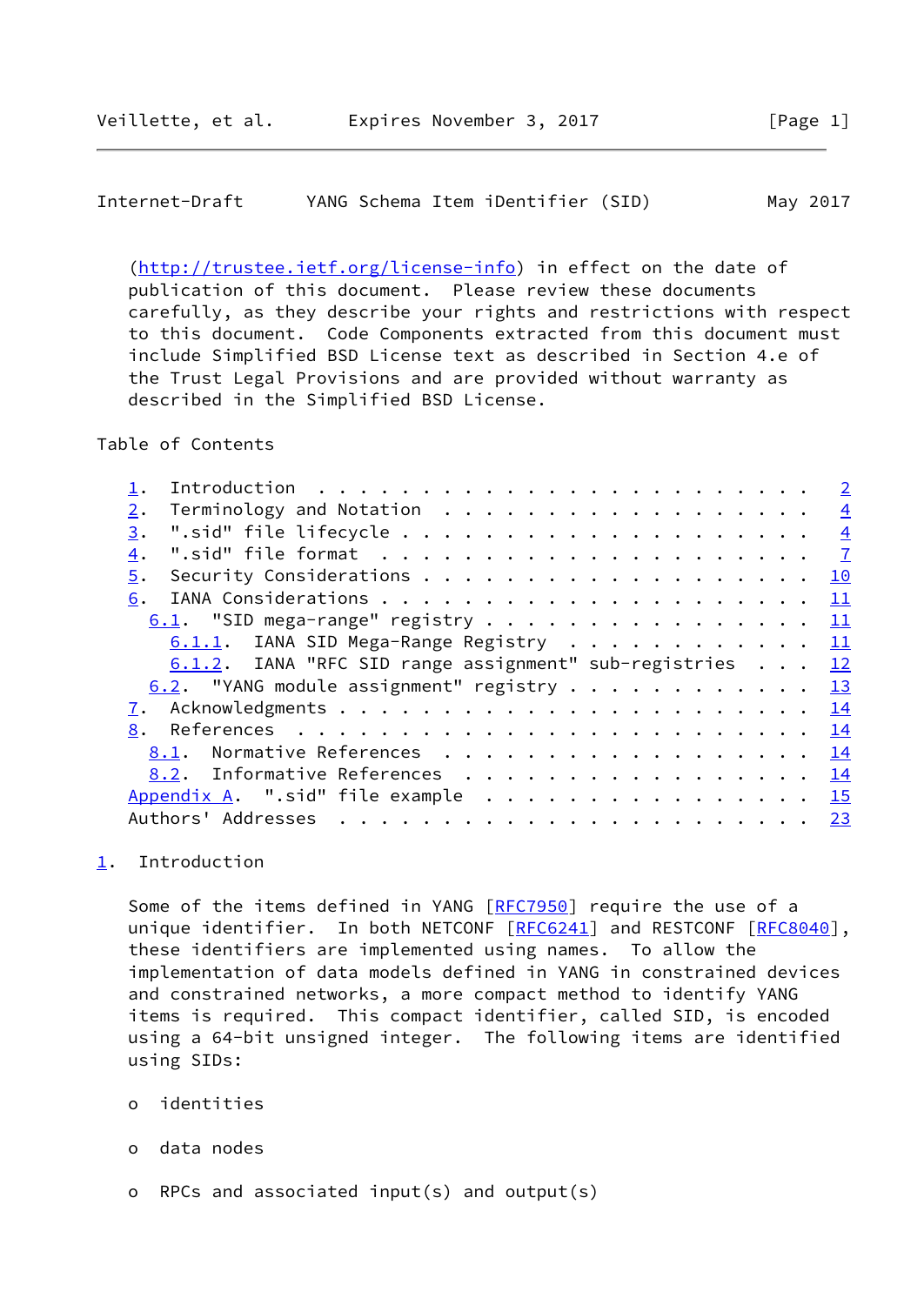- o actions and associated input(s) and output(s)
- o notifications and associated information

| Veillette, et al. | Expires November 3, 2017 |  | [Page 2] |  |
|-------------------|--------------------------|--|----------|--|
|                   |                          |  |          |  |

Internet-Draft YANG Schema Item iDentifier (SID) May 2017

o YANG modules, submodules and features

 To minimize their size, SIDs are often represented as a difference between the current SID and a reference SID. Such difference is called "delta", shorthand for "delta-encoded SID". Conversion from SIDs to deltas and back to SIDs is a stateless process. Each protocol implementing deltas must unambiguously define the reference SID for each YANG item.

 SIDs are globally unique numbers, a registration system is used in order to guarantee their uniqueness. SIDs are registered in blocks called "SID ranges". [Section 6.1](#page-11-3) provide more details about the registration process of SID range(s).

 Assignment of SIDs to YANG items can be automated, the recommended process to assign SIDs is as follows:

- o A tool extracts the different items defined for a specific YANG module.
- o The list of items is ordered in alphabetical order by type and label. Valid types and label formats are described within the 'ietf-sid-file' YANG module defined in [Section 4.](#page-7-0)
- o SIDs are assigned sequentially from the entry point up to the size of the registered SID range. This approach is recommended to minimize the serialization overhead, especially when delta encoding is implemented.
- o If the number of items exceeds the SID range(s) allocated to a YANG module, an extra range is added for subsequent assignments.

 SIDs are assigned permanently, items introduced by a new revision of a YANG module are added to the list of SIDs already assigned. This process can also be automated using the same method described above except that the assignment restart from the highest SID already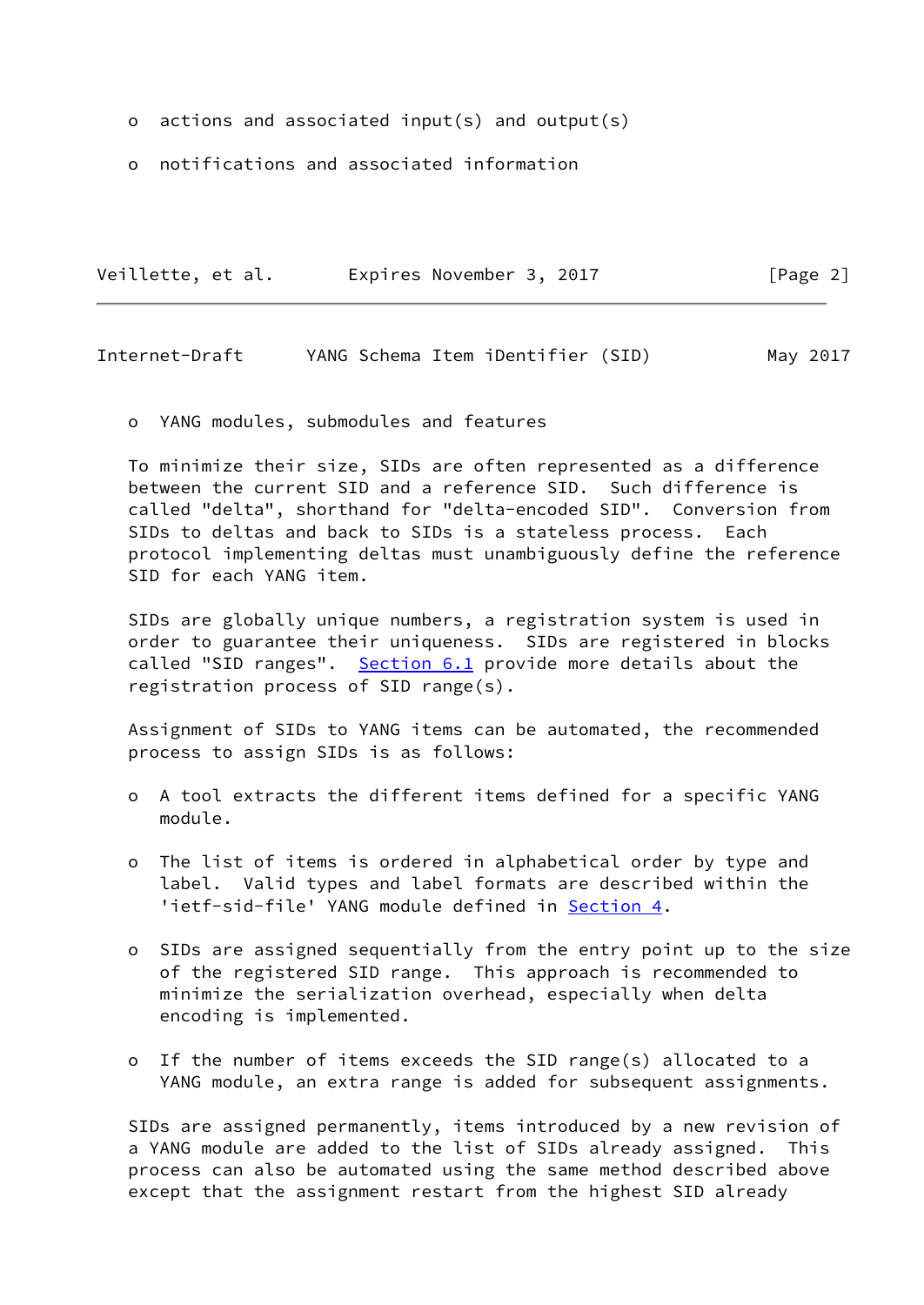assigned plus one.

 To avoid duplicate assignment of SIDs, the registration of the SIDs assigned to YANG module(s) is recommended. [Section 6.2](#page-13-1) provide more details about the registration process of YANG modules and associated SIDs. To enable the implementation of this registry, [Section 4](#page-7-0) defines a standard file format used to store and publish SIDs.

Veillette, et al. Expires November 3, 2017 [Page 3]

<span id="page-3-1"></span>Internet-Draft YANG Schema Item iDentifier (SID) May 2017

<span id="page-3-0"></span>[2](#page-3-0). Terminology and Notation

 The key words "MUST", "MUST NOT", "REQUIRED", "SHALL", "SHALL NOT", "SHOULD", "SHOULD NOT", "RECOMMENDED", "MAY", and "OPTIONAL" in this document are to be interpreted as described in [\[RFC2119](https://datatracker.ietf.org/doc/pdf/rfc2119)].

The following terms are defined in [[RFC7950\]](https://datatracker.ietf.org/doc/pdf/rfc7950):

- o action
- o feature
- o module
- o notification
- o RPC
- o schema node
- o schema tree
- o submodule

This specification also makes use of the following terminology:

 o delta : Difference between the current SID and a reference SID. A reference SID is defined for each context for which deltas are used.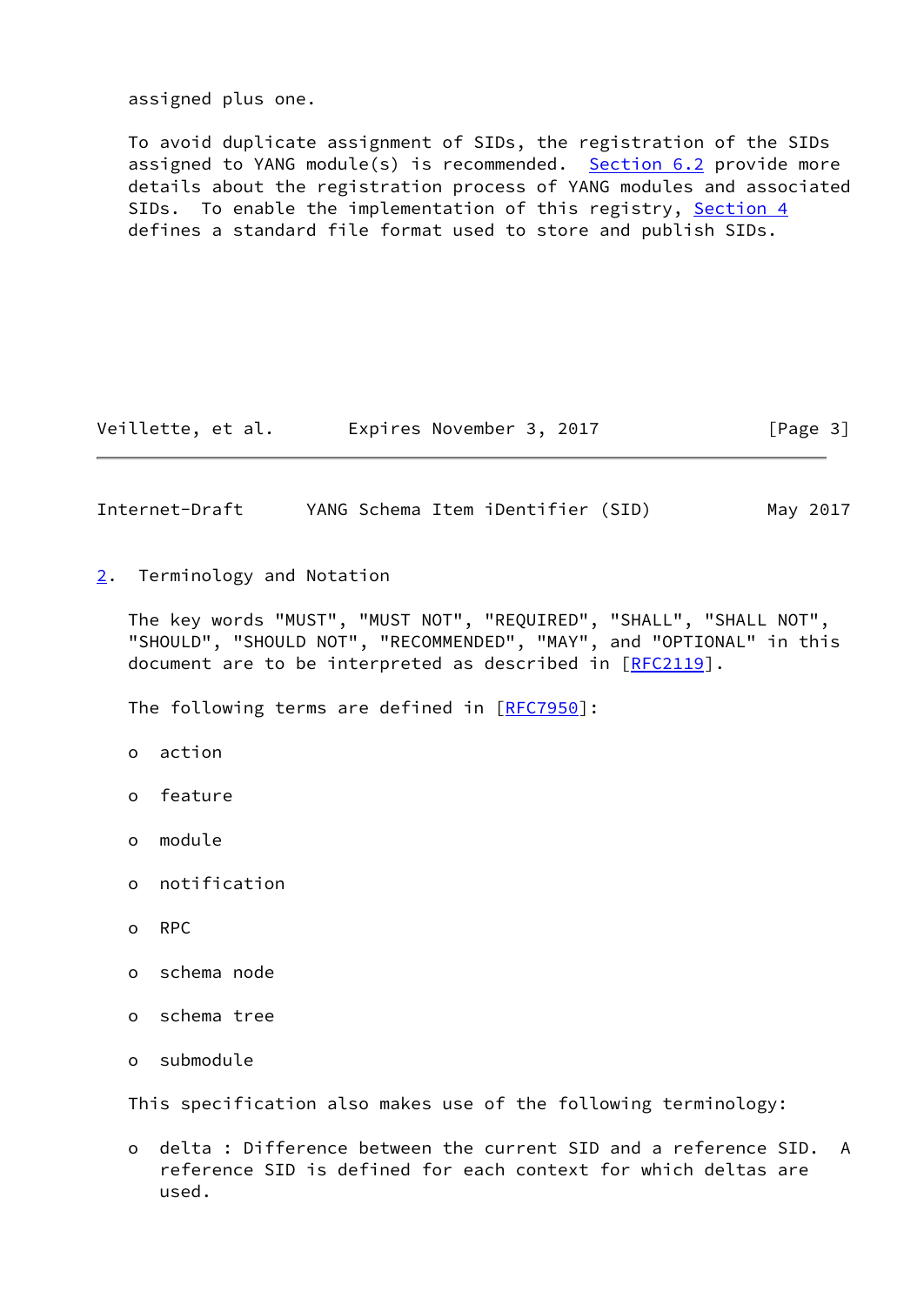- o item: A schema node, an identity, a module, a submodule or a feature defined using the YANG modeling language.
- o path: A path is a string that identifies a schema node within the schema tree. A path consists of the list of schema node identifier(s) separated by slashes ("/"). Schema node identifier(s) are always listed from the top-level schema node up to the targeted schema node. (e.g. "/system-state/clock/current datetime")
- o YANG Schema Item iDentifier (SID): Unsigned integer used to identify different YANG items.
- <span id="page-4-0"></span>[3](#page-4-0). ".sid" file lifecycle

 YANG is a language designed to model data sent between clients and servers using one of the compatible protocol (e.g. NETCONF [\[RFC6241](https://datatracker.ietf.org/doc/pdf/rfc6241)], RESCONF [[RFC8040\]](https://datatracker.ietf.org/doc/pdf/rfc8040) and CoMI [[I-D.ietf-core-comi\]](#page-15-2)). A YANG

Veillette, et al. Expires November 3, 2017 [Page 4]

Internet-Draft YANG Schema Item iDentifier (SID) May 2017

 module defines hierarchies of data, including configuration, state data, RPCs, actions and notifications.

 YANG modules are not necessary created in the context of constrained applications. YANG modules can be implemented using NETCONF [\[RFC6241](https://datatracker.ietf.org/doc/pdf/rfc6241)] or RESTCONF [[RFC8040](https://datatracker.ietf.org/doc/pdf/rfc8040)] without the need to assign SIDs.

 As needed, authors of YANG modules can assign SIDs to their YANG modules. This process starts by the registration of a SID range. Once a SID range is registered, the owner of this range assigns sub ranges to each YANG module in order to generate the associated ".sid" files. Generation of ".sid" files SHOULD be performed using an automated tool.

 Registration of the .sid file associated to a YANG module is optional but recommended to promote interoperability between devices and to avoid duplicate allocation of SIDs to a single YANG module.

 The following activity diagram summarizes the creation of a YANG module and its associated .sid file.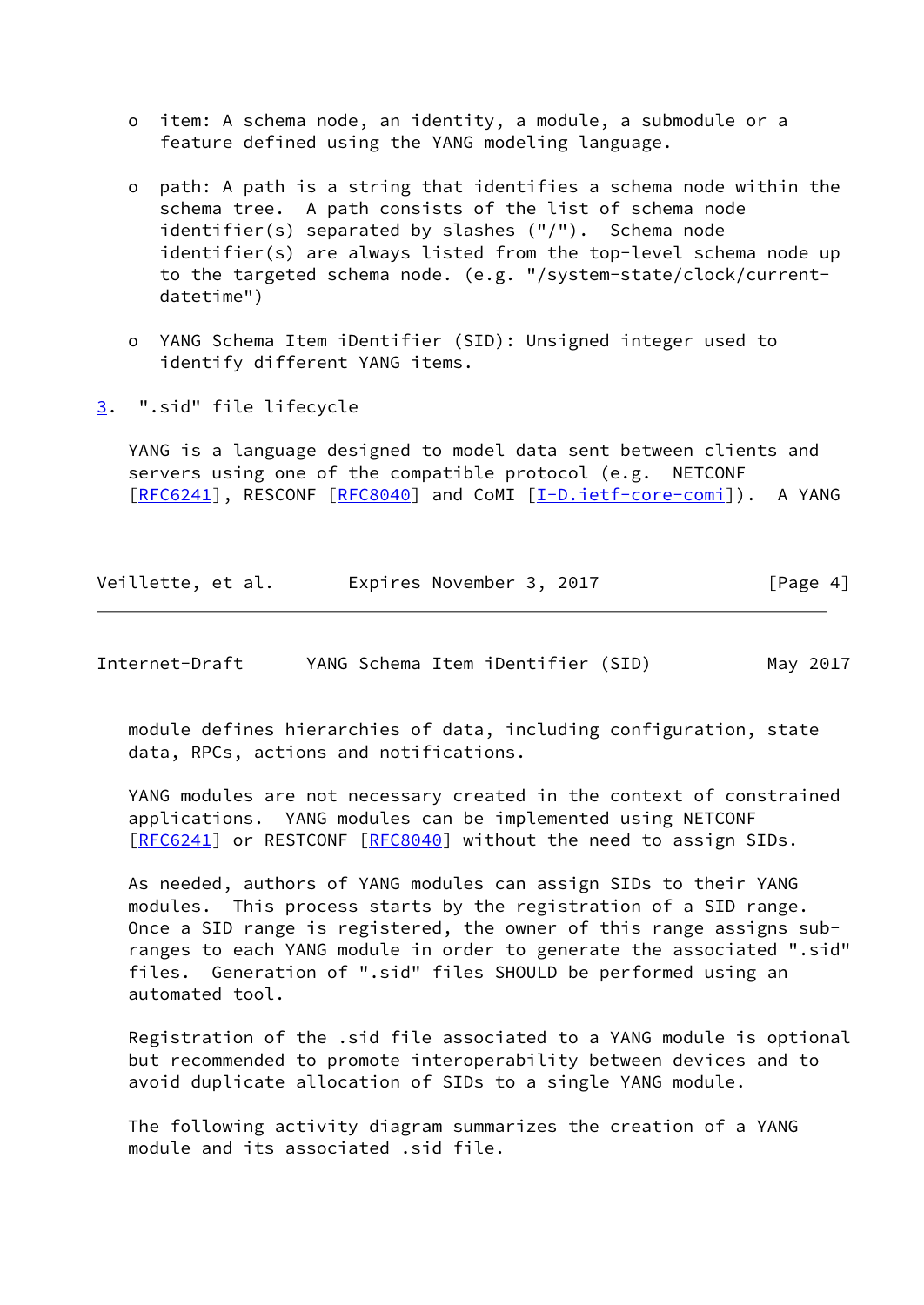| Veillette, et al. | Expires November 3, 2017 | [Page 5] |
|-------------------|--------------------------|----------|
|-------------------|--------------------------|----------|

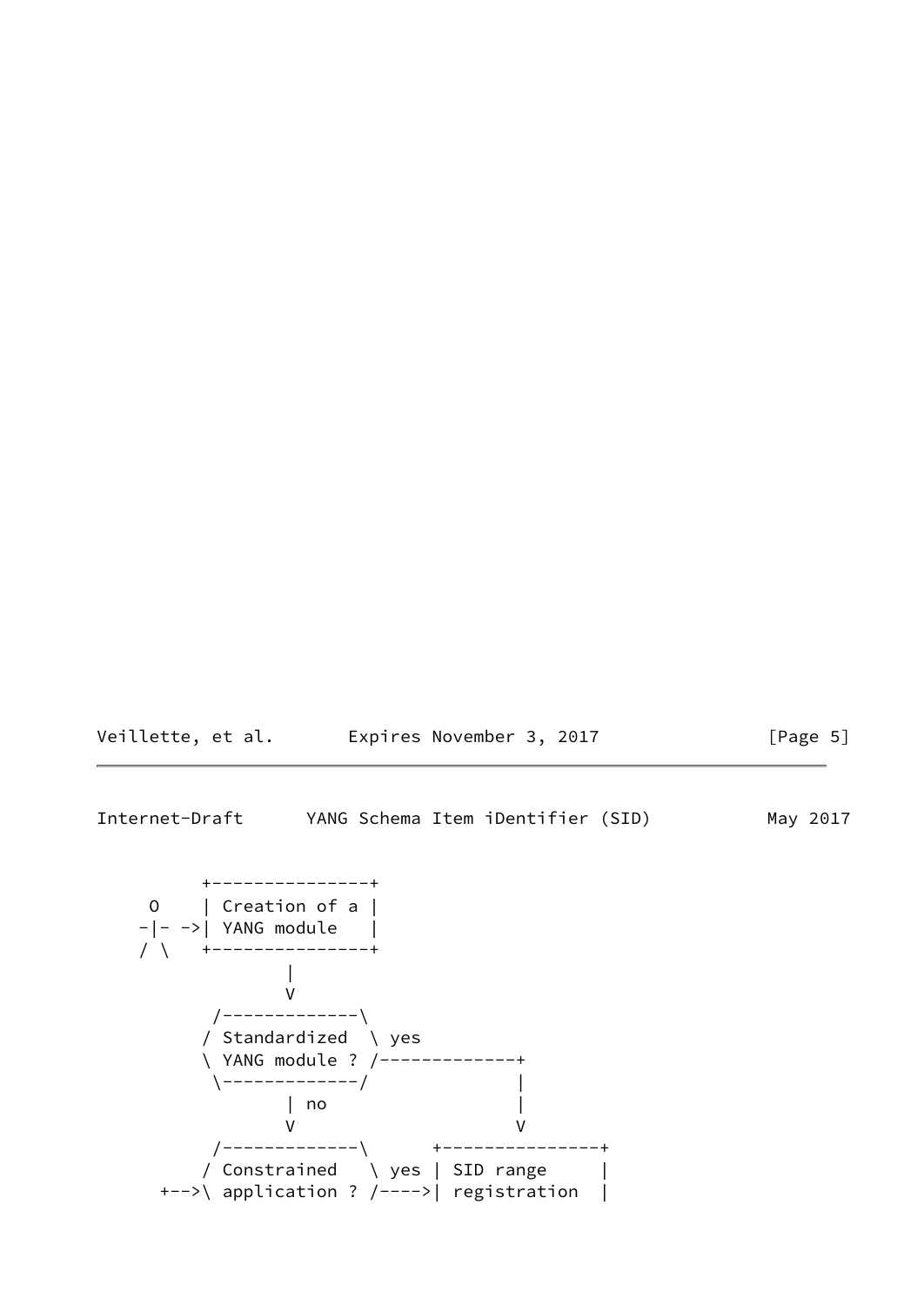

 Each time a YANG module or one of its imported module(s) or included sub-module(s) is updated, the ".sid" file MAY need to be updated. This update SHOULD also be performed using an automated tool.

 If a new revision requires more SIDs than initially allocated, a new SID range MUST be added to the assignment ranges as defined in the ".sid" file header. These extra SIDs are used for subsequent assignements.

| Veillette, et al. | Expires November 3, 2017 | [Page 6] |
|-------------------|--------------------------|----------|
|-------------------|--------------------------|----------|

<span id="page-6-0"></span>Internet-Draft YANG Schema Item iDentifier (SID) May 2017

 The following activity diagram summarizes the update of a YANG module and its associated .sid file.

 +---------------+ 0 | Update of the |  $-|-->|$  YANG module  $/ \ \$  | or include(s) | | or import(s) |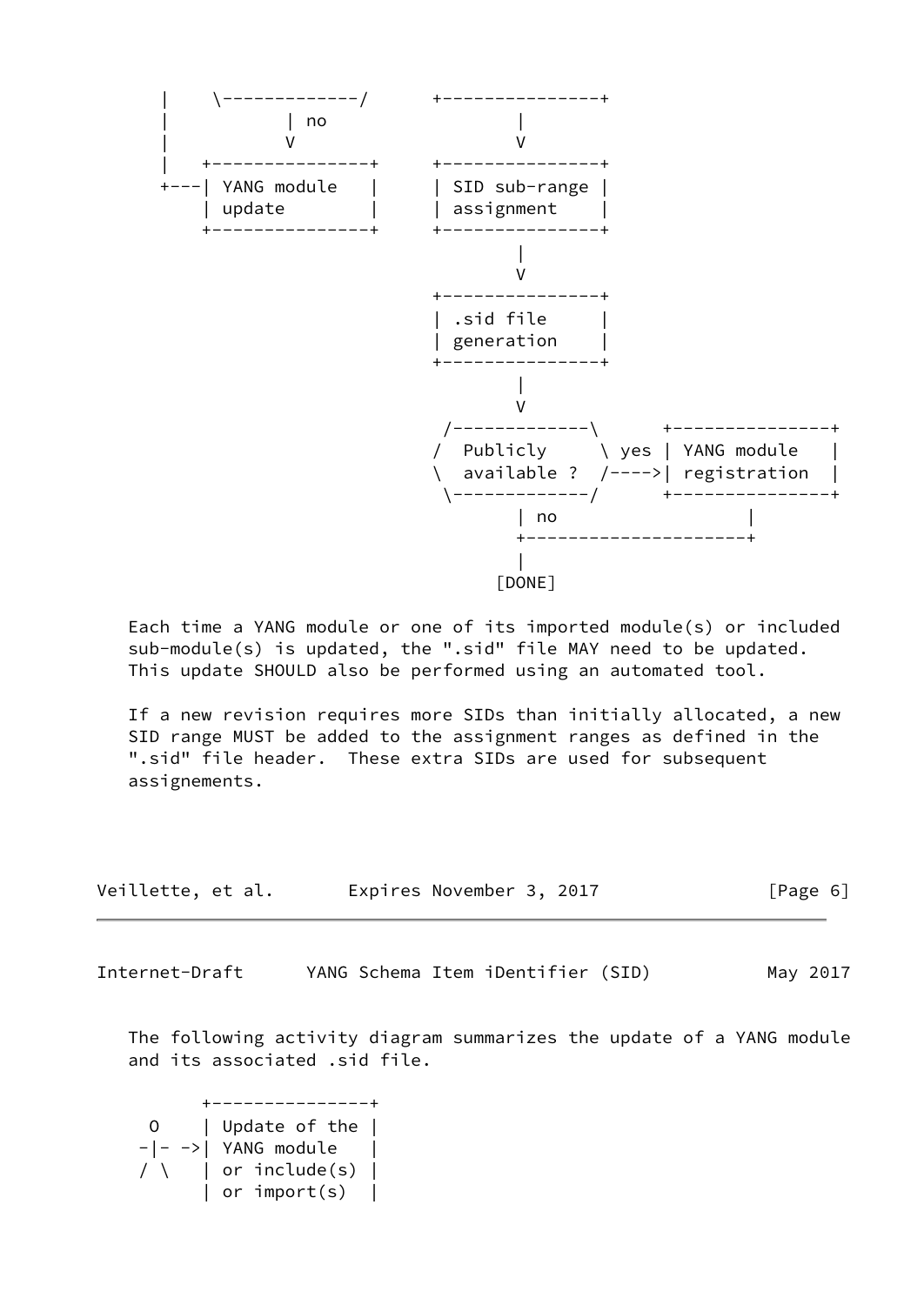

<span id="page-7-0"></span>[4](#page-7-0). ".sid" file format

 ".sid" files are used to persist and publish SIDs assigned to the different YANG items of a specific YANG module. The following YANG module defined the structure of this file, encoding is performed using the rules defined in [[RFC7951\]](https://datatracker.ietf.org/doc/pdf/rfc7951).

 <CODE BEGINS> file "ietf-sid-file@2015-12-16.yang" module ietf-sid-file { namespace "urn:ietf:params:xml:ns:yang:ietf-sid-file"; prefix sid;

Veillette, et al. Expires November 3, 2017 [Page 7]

Internet-Draft YANG Schema Item iDentifier (SID) May 2017

organization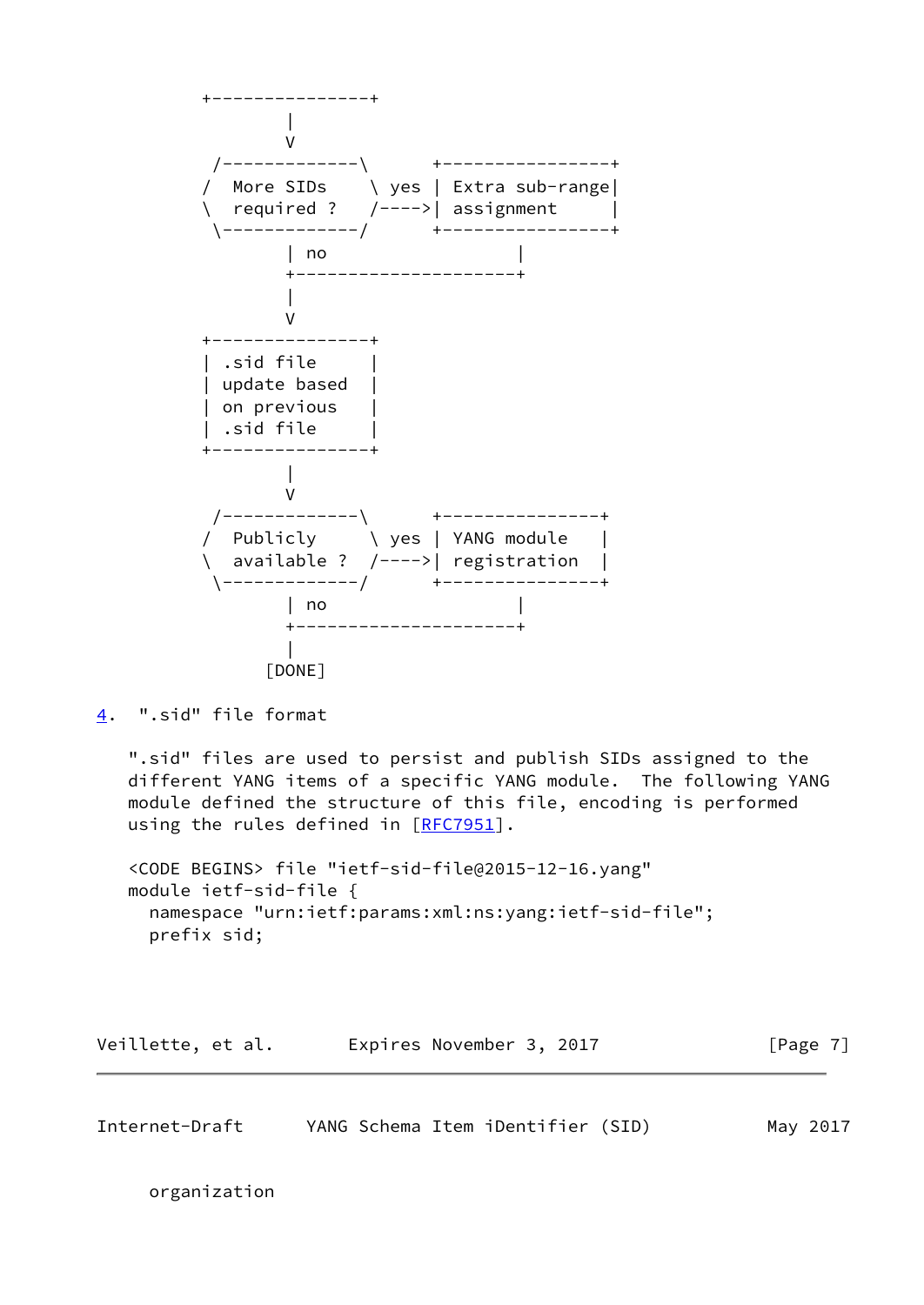```
 "IETF Core Working Group";
 contact
   "Alexander Pelov
    <mailto:a@ackl.io>
    Abhinav Somaraju
    <mailto:abhinav.somaraju@tridonic.com>
    Laurent Toutain
    <Laurent.Toutain@telecom-bretagne.eu>
    Randy Turner
    <mailto:Randy.Turner@landisgyr.com>
    Michel Veillette
    <mailto:michel.veillette@trilliantinc.com>";
 description
   "This module define the structure of the .sid files.
    .sid files contains the identifiers (SIDs) assigned
    to the different items defined in a YANG module.
    SIDs are used to encode a data model defined in YANG
    using CBOR.";
 revision 2015-12-16 {
   description
     "Initial revision.";
   reference
     "RFC XXXX";
     // RFC Ed.: replace XXXX with RFC number assigned to
     draft-ietf-core-yang-cbor and remove this note
 }
 typedef yang-identifier {
   type string {
     length "1..max";
     pattern '[a-zA-Z_][a-zA-Z0-9\-_.]*';
     pattern '.|..|[^xX].*|.[^mM].*|..[^lL].*';
   }
   description
     "A YANG identifier string as defined by the 'identifier'
      rule in Section 12 of RFC 6020.";
 }
 typedef revision-identifier {
   type string {
```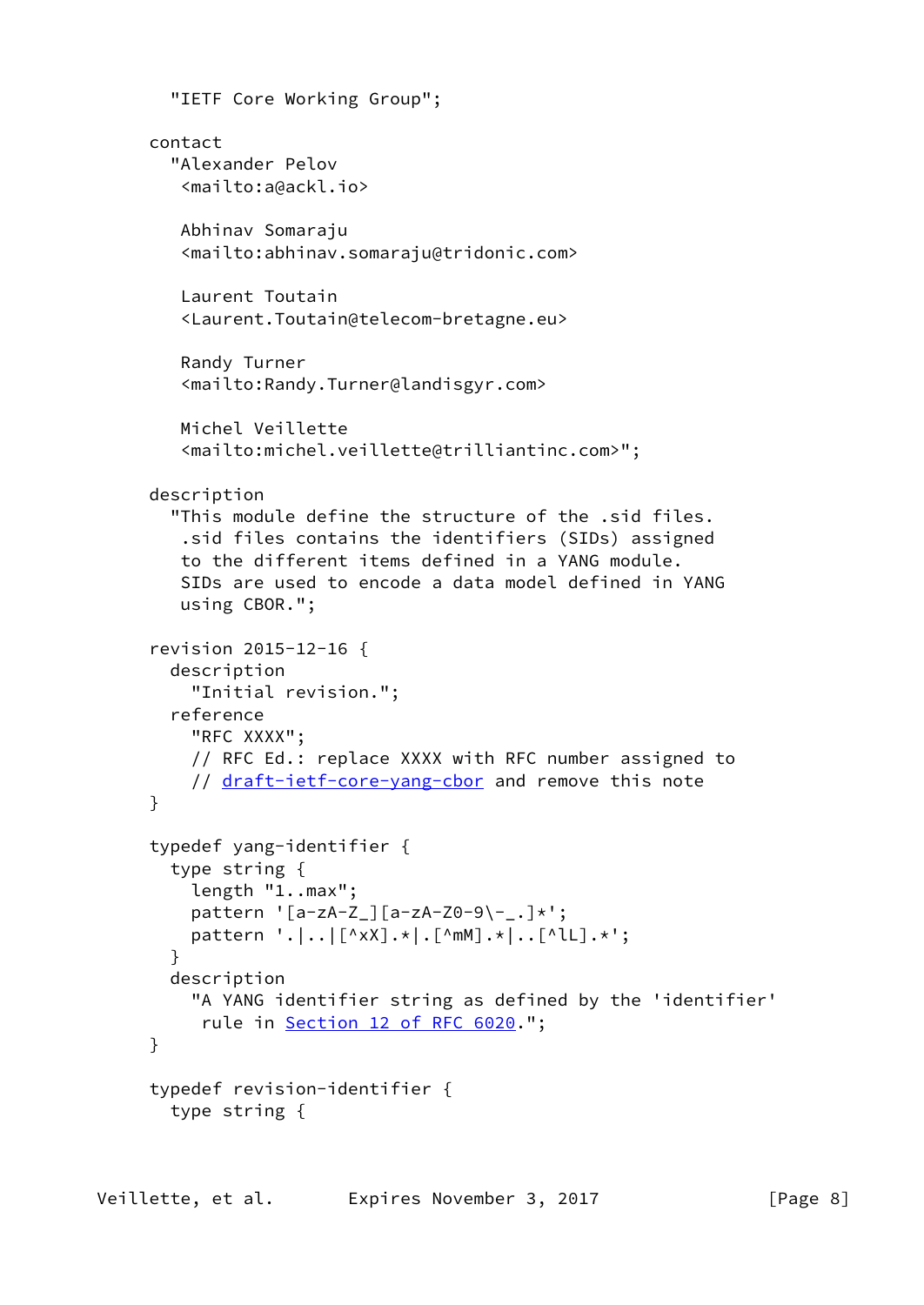```
Internet-Draft YANG Schema Item iDentifier (SID) May 2017
         pattern '\d{4}-\d{2}-\d{2}';
        }
        description
          "Represents a date in YYYY-MM-DD format.";
      }
      leaf module-name {
        type yang-identifier;
        description
          "Name of the module associated with this .sid file.";
      }
      leaf module-revision {
        type revision-identifier;
        description
          "Revision of the module associated with this .sid file.
           This leaf is not present if no revision statement is
           defined in the YANG module.";
      }
      list assigment-ranges {
        key "entry-point";
        description
          "Range(s) of SIDs available for assignment to the
           different items defined by the associated module.";
        leaf entry-point {
          type uint32;
          mandatory true;
          description
            "Lowest SID available for assignment.";
        }
        leaf size {
          type uint16;
          mandatory true;
          description
            "Number of SIDs available for assignment.";
        }
      }
      list items {
        key "type label";
        description
          "List of items defined by the associated YANG module.";
```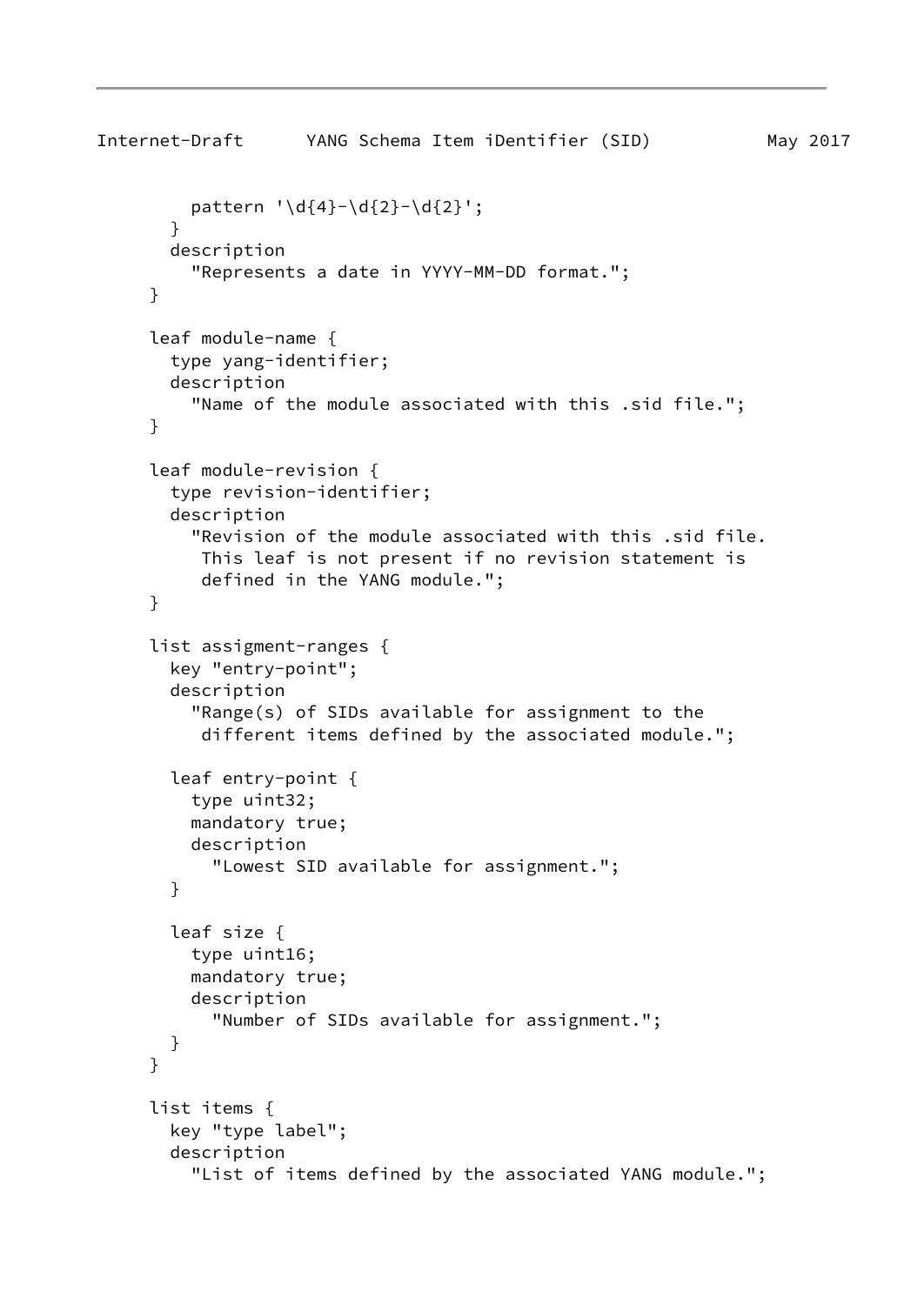```
 leaf type {
          type string {
Veillette, et al.  Expires November 3, 2017 [Page 9]
Internet-Draft YANG Schema Item iDentifier (SID) May 2017
            pattern 'Module|Submodule|feature|' +
                    'identity$|node$|notification$|rpc$|action$';
          }
          mandatory true;
          description
            "Item type assigned, this field can be set to:
              - 'Module'
              - 'Submodule'
              - 'feature'
              - 'identity'
              - 'node'
              - 'notification'
              - 'rpc'
              - 'action'";
        }
        leaf label {
          type string;
          mandatory true;
          description
            "Label associated to this item, can be set to:
              - a module name
              - a submodule name
              - a feature name
              - a base identity encoded as
               '/<base identity name>'
              - an identity encoded as
               '/<base identity name>/<identity name>'
              - a data node path";
        }
        leaf sid {
          type uint32;
          mandatory true;
          description "Identifier assigned to this YANG item.";
        }
      }
    }
    <CODE ENDS>
```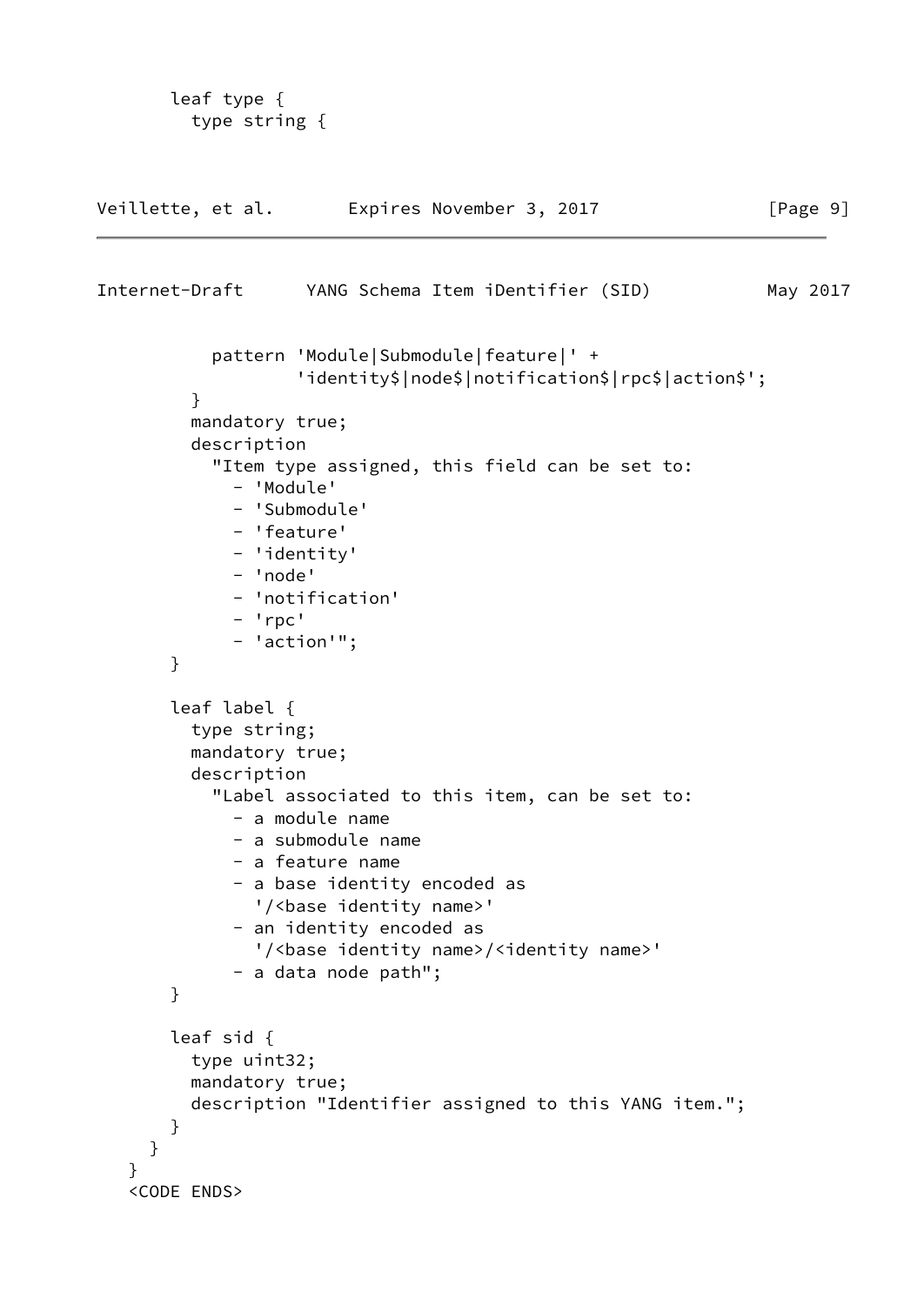## <span id="page-11-0"></span>[5](#page-11-0). Security Considerations

The security considerations of [\[RFC7049](https://datatracker.ietf.org/doc/pdf/rfc7049)] and [\[RFC7950](https://datatracker.ietf.org/doc/pdf/rfc7950)] apply.

 This document defines a new type of identifier used to encode data models defined in YANG [\[RFC7950](https://datatracker.ietf.org/doc/pdf/rfc7950)]. As such, this identifier does not contribute to any new security issues in addition of those identified for the specific protocols or contexts for which it is used.

Veillette, et al. Expires November 3, 2017 [Page 10]

<span id="page-11-2"></span>Internet-Draft YANG Schema Item iDentifier (SID) May 2017

<span id="page-11-1"></span>[6](#page-11-1). IANA Considerations

<span id="page-11-3"></span>[6.1](#page-11-3). "SID mega-range" registry

 The name of this registry is "SID mega-range". This registry is used to delegate the management of block of SIDs for third party's (e.g. SDO, registrar).

Each entry in this registry must include:

o The entry point (first entry) of the registered SID range.

o The size of the registered SID range.

o The contact information of the requesting organization including:

- \* Organization name
- \* Primary contact name, email address, and phone number
- \* Secondary contact name, email address, and phone number

The initial entry in this registry is allocated to IANA:

| Entry Point   Size |                                                              | Organization name |
|--------------------|--------------------------------------------------------------|-------------------|
| - 0                | 1000000   IANA<br>. - - - - - - - - <del>+</del> - - - - - - |                   |

 The IANA policies for future additions to this registry are "Hierarchical Allocation, Expert Review" [\[RFC5226](https://datatracker.ietf.org/doc/pdf/rfc5226)]. Prior to a first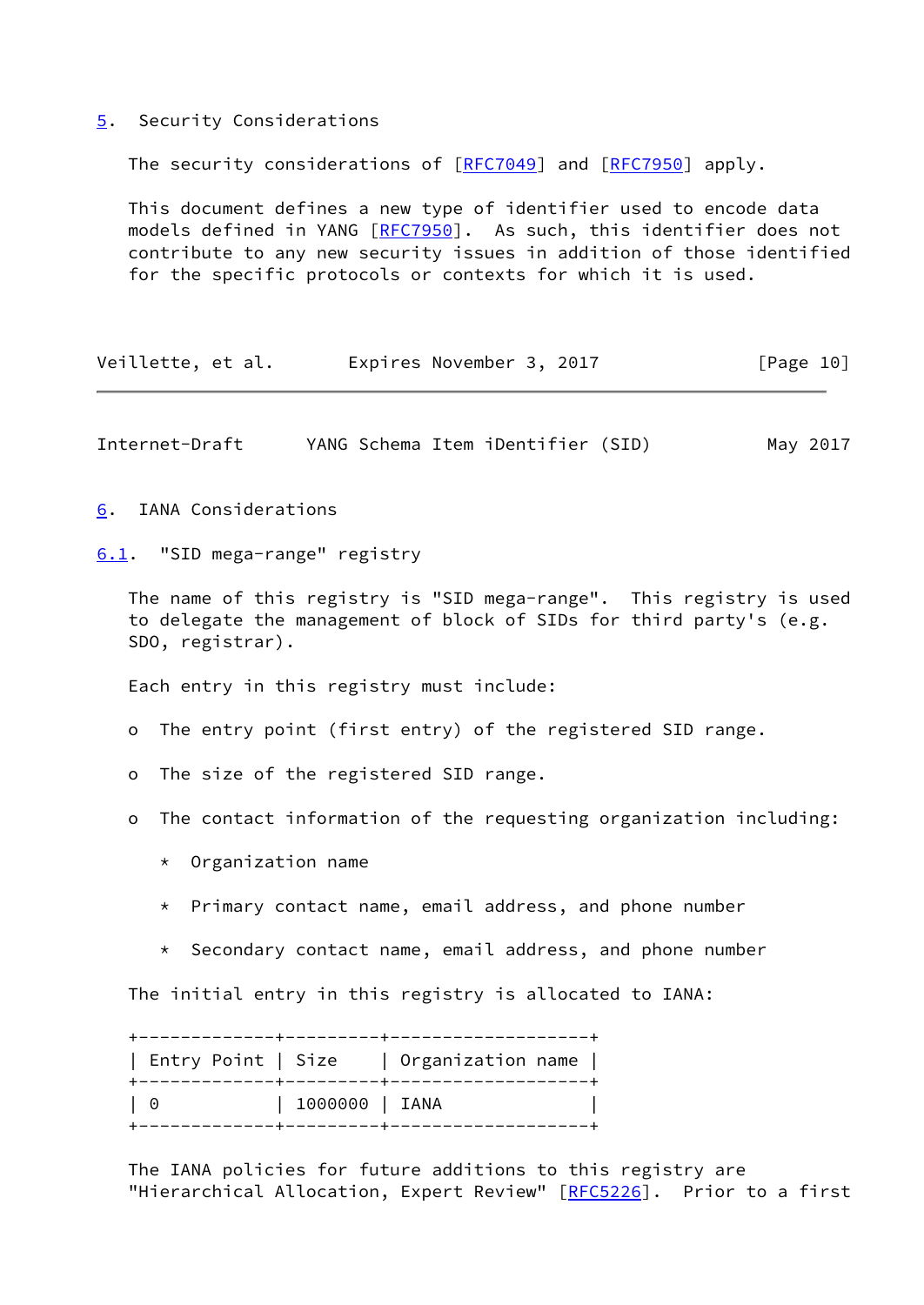allocation, the requesting organization must demonstrate a functional registry infrastructure. On subsequent allocation request(s), the organization must demonstrate the exhaustion of the prior range. These conditions need to be asserted by the assigned expert(s).

<span id="page-12-0"></span>[6.1.1](#page-12-0). IANA SID Mega-Range Registry

The first million SIDs assigned to IANA is sub-divided as follow:

- o The range of 0 to 999 is reserved for future extensions. The IANA policy for this range is "IETF review" [[RFC5226](https://datatracker.ietf.org/doc/pdf/rfc5226)].
- o The range of 1000 to 59,999 is reserved for YANG modules defined in RFCs. The IANA policy for future additions to this sub- registry is "RFC required" [[RFC5226](https://datatracker.ietf.org/doc/pdf/rfc5226)]. Allocation within this

| Veillette, et al. | Expires November 3, 2017 |  | [Page 11] |
|-------------------|--------------------------|--|-----------|
|-------------------|--------------------------|--|-----------|

<span id="page-12-1"></span>

| Internet-Draft |  |  |  | YANG Schema Item iDentifier (SID) |  |  | May 2017 |
|----------------|--|--|--|-----------------------------------|--|--|----------|
|----------------|--|--|--|-----------------------------------|--|--|----------|

 range requires publishing of the associated ".yang" and ".sid" files in the YANG module registry.

- o The range of 60,000 to 99,999 is reserved for experimental YANG modules. This range MUST NOT be used in operational deployments since these SIDs are not globally unique which limit their interoperability. The IANA policy for this range is "Experimental use" [\[RFC5226](https://datatracker.ietf.org/doc/pdf/rfc5226)].
- o The range of 100,000 to 999,999 is reserved for standardized YANG modules. The IANA policy for future additions to this sub- registry is "Specification Required" [\[RFC5226](https://datatracker.ietf.org/doc/pdf/rfc5226)]. Allocation within this range requires publishing of the associated ".yang" and ".sid" files in the YANG module registry.

| Entry Point   Size |               | IANA policy            |
|--------------------|---------------|------------------------|
| $\Theta$           | 1,000         | IETF review            |
| 1,000              | 59,000        | RFC required           |
| 60,000             | 40,000        | Experimental use       |
| 100,000            | 1,000,000,000 | Specification Required |

The size of SID range assigned to a YANG module should be between 50%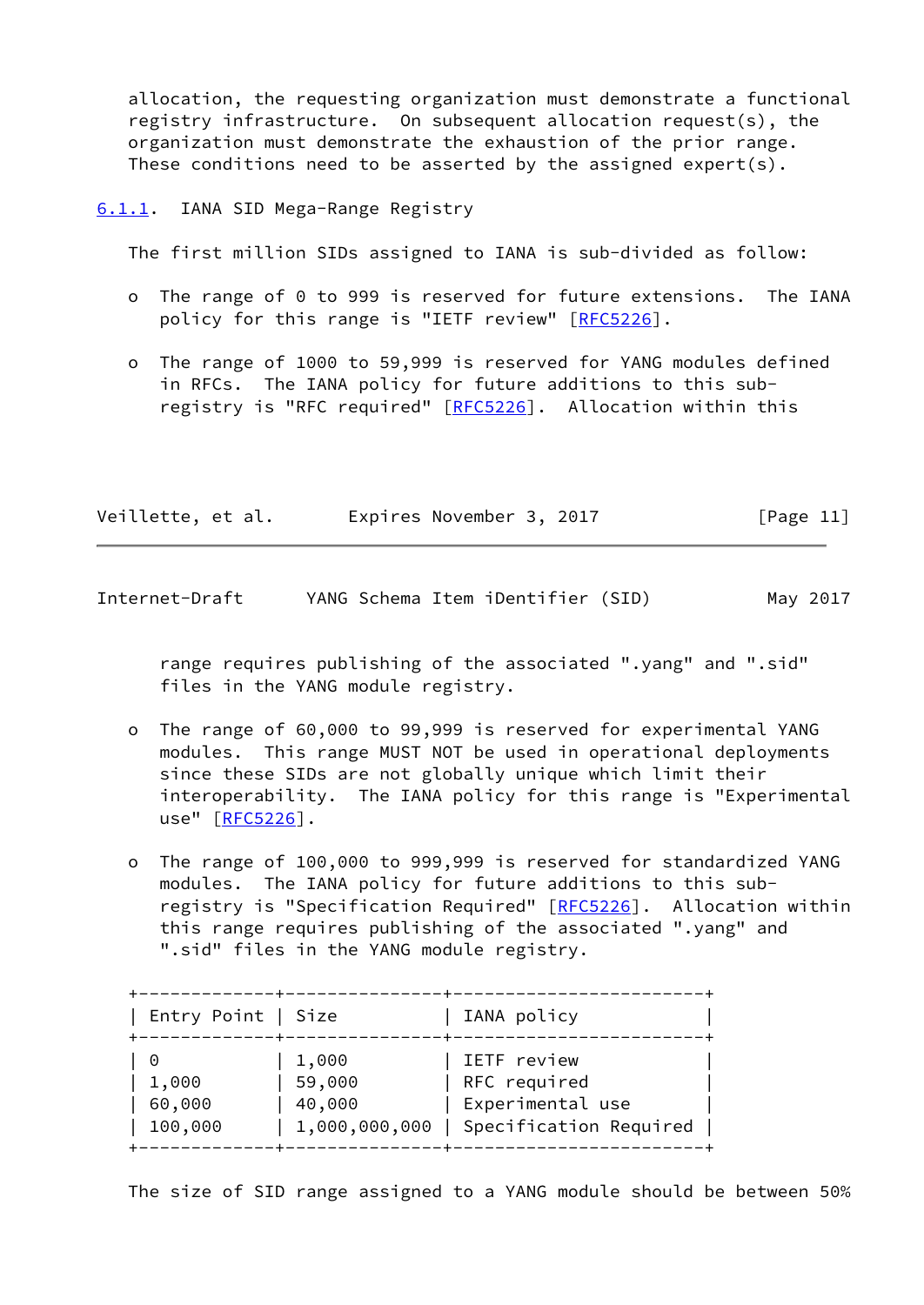and 60% of the current number of YANG items. This headroom allows assignment within the same range of new YANG items introduced by subsequent revisions. A larger SID range size may be requested by the authors if this recommendation is considered insufficient. It is important to note that an extra SID range can be allocated to existing YANG module if the initial ranges(s) are exhausted.

<span id="page-13-0"></span>[6.1.2](#page-13-0). IANA "RFC SID range assignment" sub-registries

 The name of this sub-registry is "RFC SID range assignment". This sub-registry corresponds to the SID entry point 1000, size 59000. Each entry in this sub-registry must include the SID range entry point, the SID range size, the YANG module name, the RFC number.

Initial entries in this registry are as follows:

Veillette, et al. Expires November 3, 2017 [Page 12]

<span id="page-13-2"></span>Internet-Draft YANG Schema Item iDentifier (SID) May 2017

| Entry<br>Point | Size | Module name     | Reference                         |
|----------------|------|-----------------|-----------------------------------|
| 1000           | 100  |                 | Reserved for                      |
| 1100           | 400  | iana-if-type    | [I-D.ietf-core-comi]<br>[RFC7224] |
|                |      | ietf-interfaces |                                   |
| 1500           | 100  |                 | [REC7223]                         |
| 1600           | 100  | ietf-ip         | [REC7277]                         |
| 1700           | 100  | ietf-system     | [REC7317]                         |

<span id="page-13-1"></span>[6.2](#page-13-1). "YANG module assignment" registry

 The name of this registry is "YANG module assignment". This registry is used to track which YANG modules have been assigned and the specific YANG items assignment. Each entry in this sub-registry must include: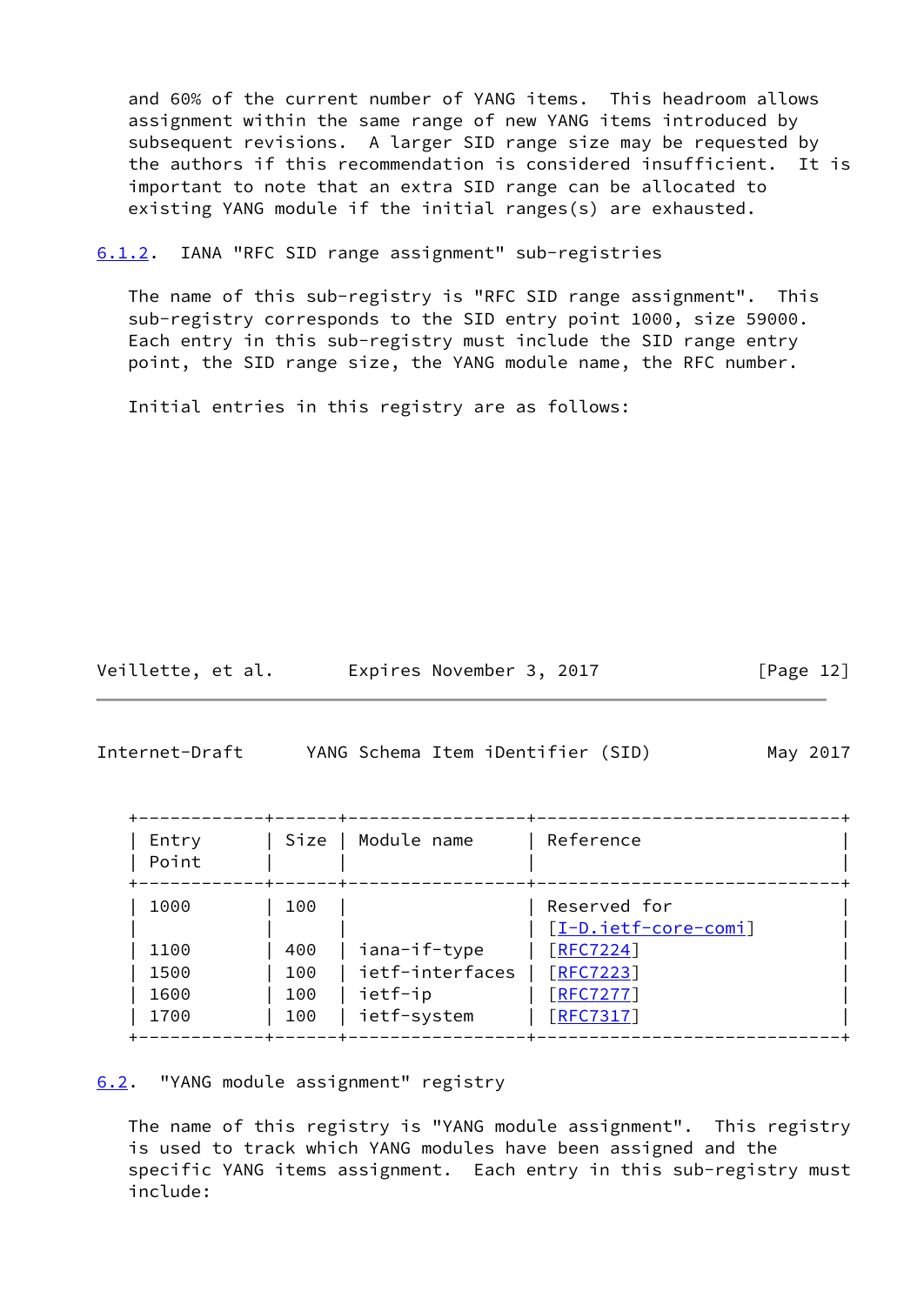- o The YANG module name
- o The associated ".yang" file(s)
- o The associated ".sid" file

 The validity of the ".yang" and ".sid" files added to this registry MUST be verified.

- o The syntax of the registered ".yang" and ".sid" files must be valid.
- o Each YANG item defined by the registered ".yang" file must have a corresponding SID assigned in the ".sid" file.
- o Each SID is assigned to a single YANG item, duplicate assignment is not allowed.
- o The SID range(s) defined in the ".sid" file must be unique, must not conflict with any other SID ranges defined in already registered ".sid" files.
- o The ownership of the SID range(s) should be verify.

 The IANA policy for future additions to this registry is "First Come First Served" as described in [[RFC5226](https://datatracker.ietf.org/doc/pdf/rfc5226)].

Veillette, et al. Expires November 3, 2017 [Page 13]

<span id="page-14-1"></span>Internet-Draft YANG Schema Item iDentifier (SID) May 2017

<span id="page-14-0"></span>[7](#page-14-0). Acknowledgments

 The authors would like to thank Carsten Bormann for his help during the development of this document and his useful comments during the review process.

<span id="page-14-2"></span>[8](#page-14-2). References

<span id="page-14-3"></span>[8.1](#page-14-3). Normative References

[RFC2119] Bradner, S., "Key words for use in RFCs to Indicate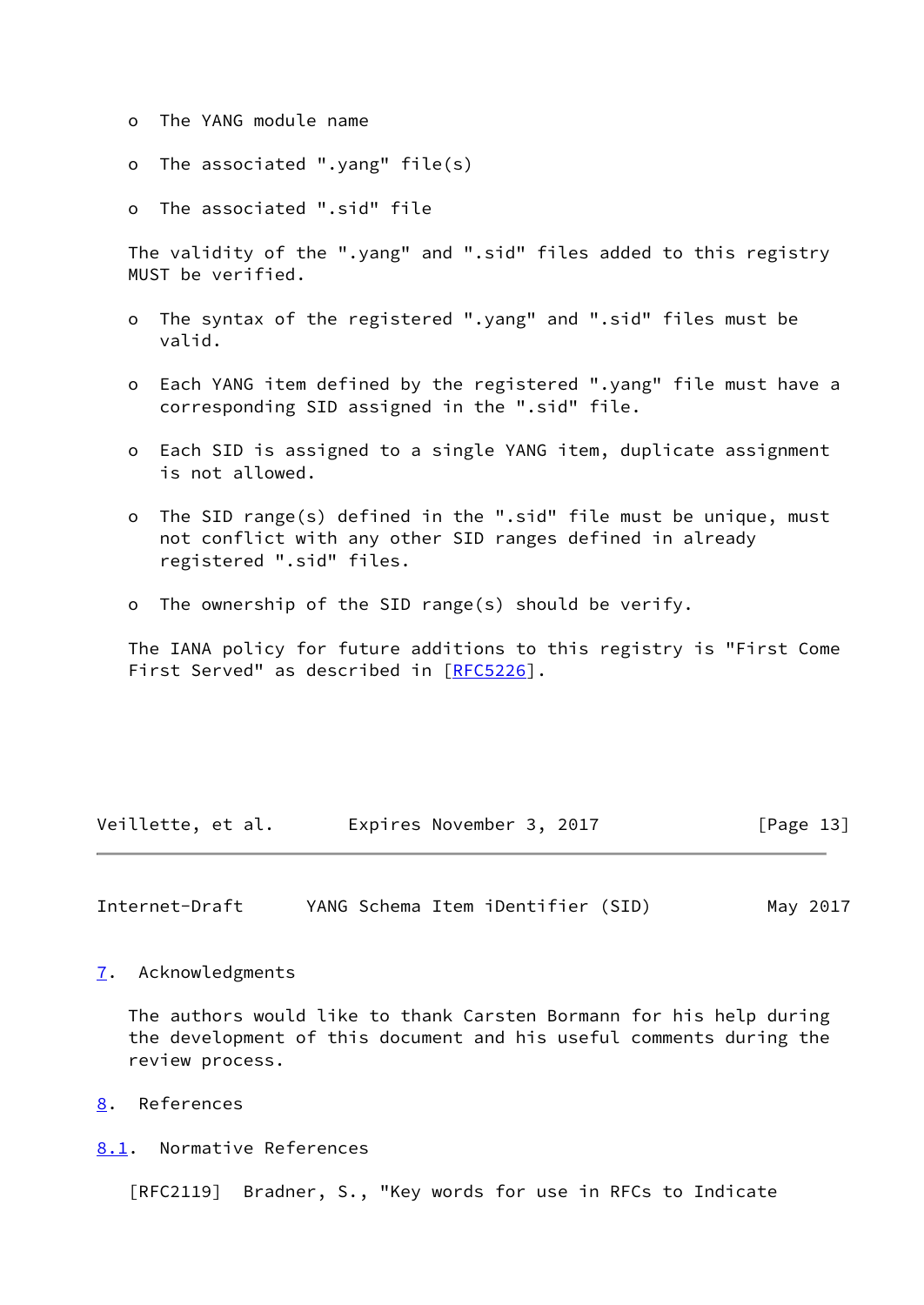Requirement Levels", [BCP 14](https://datatracker.ietf.org/doc/pdf/bcp14), [RFC 2119](https://datatracker.ietf.org/doc/pdf/rfc2119), DOI 10.17487/RFC2119, March 1997, <<http://www.rfc-editor.org/info/rfc2119>>.

- [RFC7049] Bormann, C. and P. Hoffman, "Concise Binary Object Representation (CBOR)", [RFC 7049,](https://datatracker.ietf.org/doc/pdf/rfc7049) DOI 10.17487/RFC7049, October 2013, [<http://www.rfc-editor.org/info/rfc7049](http://www.rfc-editor.org/info/rfc7049)>.
- [RFC7950] Bjorklund, M., Ed., "The YANG 1.1 Data Modeling Language", [RFC 7950,](https://datatracker.ietf.org/doc/pdf/rfc7950) DOI 10.17487/RFC7950, August 2016, <<http://www.rfc-editor.org/info/rfc7950>>.
- [RFC7951] Lhotka, L., "JSON Encoding of Data Modeled with YANG", [RFC 7951,](https://datatracker.ietf.org/doc/pdf/rfc7951) DOI 10.17487/RFC7951, August 2016, <<http://www.rfc-editor.org/info/rfc7951>>.
- <span id="page-15-2"></span><span id="page-15-0"></span>[8.2](#page-15-0). Informative References
	- [I-D.ietf-core-comi]

 Stok, P., Bierman, A., Veillette, M., and A. Pelov, "CoAP Management Interface", [draft-ietf-core-comi-00](https://datatracker.ietf.org/doc/pdf/draft-ietf-core-comi-00) (work in progress), January 2017.

- [RFC5226] Narten, T. and H. Alvestrand, "Guidelines for Writing an IANA Considerations Section in RFCs", [BCP 26](https://datatracker.ietf.org/doc/pdf/bcp26), [RFC 5226](https://datatracker.ietf.org/doc/pdf/rfc5226), DOI 10.17487/RFC5226, May 2008, <<http://www.rfc-editor.org/info/rfc5226>>.
- [RFC6241] Enns, R., Ed., Bjorklund, M., Ed., Schoenwaelder, J., Ed., and A. Bierman, Ed., "Network Configuration Protocol (NETCONF)", [RFC 6241,](https://datatracker.ietf.org/doc/pdf/rfc6241) DOI 10.17487/RFC6241, June 2011, <<http://www.rfc-editor.org/info/rfc6241>>.
- [RFC7223] Bjorklund, M., "A YANG Data Model for Interface Management", [RFC 7223](https://datatracker.ietf.org/doc/pdf/rfc7223), DOI 10.17487/RFC7223, May 2014, <<http://www.rfc-editor.org/info/rfc7223>>.

| Veillette, et al. | Expires November 3, 2017 | [Page 14] |
|-------------------|--------------------------|-----------|
|-------------------|--------------------------|-----------|

- <span id="page-15-1"></span>Internet-Draft YANG Schema Item iDentifier (SID) May 2017
	- [RFC7224] Bjorklund, M., "IANA Interface Type YANG Module", [RFC 7224,](https://datatracker.ietf.org/doc/pdf/rfc7224) DOI 10.17487/RFC7224, May 2014, <<http://www.rfc-editor.org/info/rfc7224>>.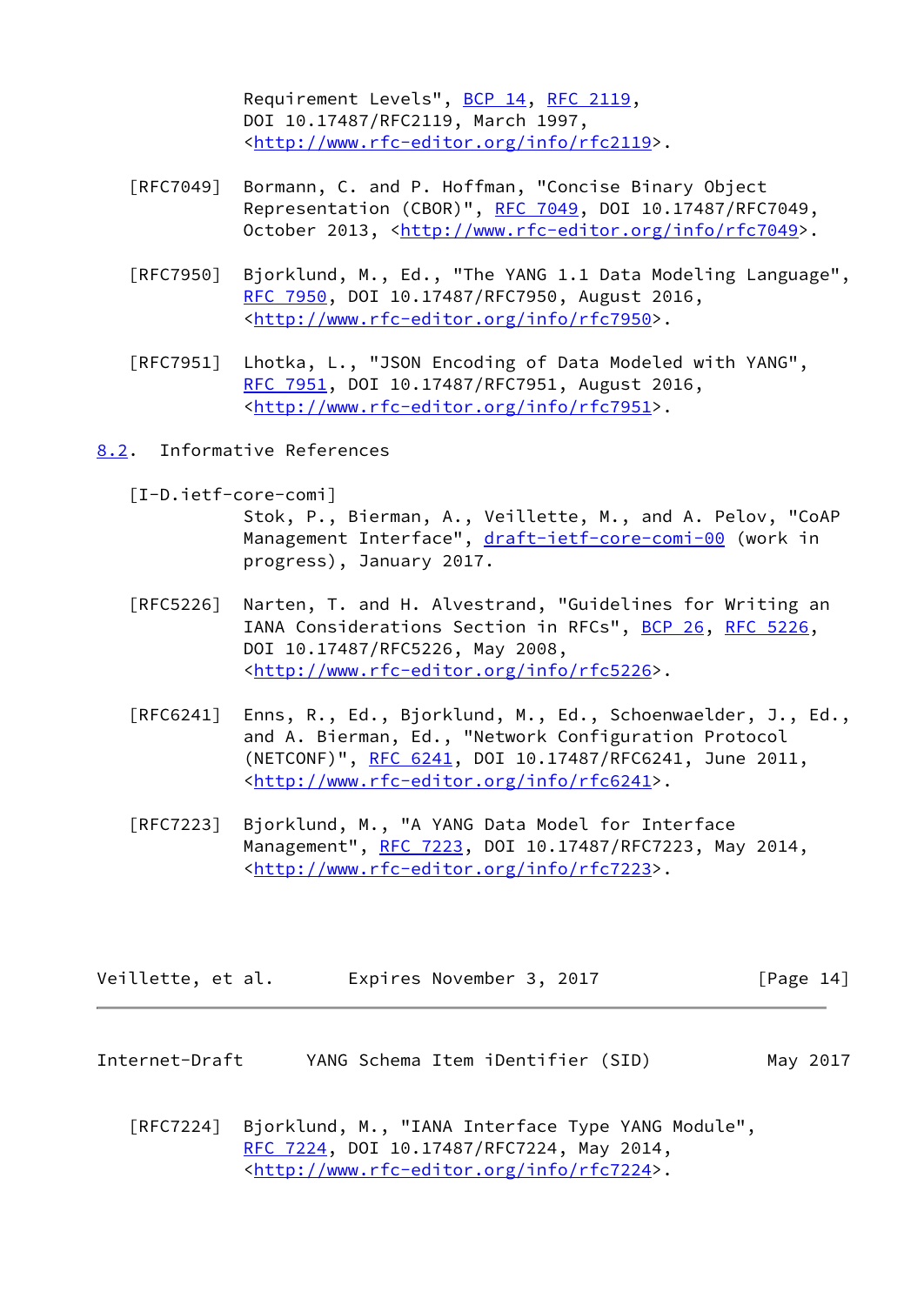- [RFC7277] Bjorklund, M., "A YANG Data Model for IP Management", [RFC 7277,](https://datatracker.ietf.org/doc/pdf/rfc7277) DOI 10.17487/RFC7277, June 2014, <<http://www.rfc-editor.org/info/rfc7277>>.
- [RFC7317] Bierman, A. and M. Bjorklund, "A YANG Data Model for System Management", [RFC 7317,](https://datatracker.ietf.org/doc/pdf/rfc7317) DOI 10.17487/RFC7317, August 2014, [<http://www.rfc-editor.org/info/rfc7317](http://www.rfc-editor.org/info/rfc7317)>.
- [RFC8040] Bierman, A., Bjorklund, M., and K. Watsen, "RESTCONF Protocol", [RFC 8040](https://datatracker.ietf.org/doc/pdf/rfc8040), DOI 10.17487/RFC8040, January 2017, <<http://www.rfc-editor.org/info/rfc8040>>.

<span id="page-16-0"></span>[Appendix A.](#page-16-0) ".sid" file example

 The following .sid file (ietf-system@2014-08-06.sid) have been generated using the following yang modules:

- o ietf-system@2014-08-06.yang
- o ietf-yang-types@2013-07-15.yang
- o ietf-inet-types@2013-07-15.yang
- o ietf-netconf-acm@2012-02-22.yang
- o iana-crypt-hash@2014-04-04.yang

```
 {
     "assignment-ranges": [
\{ "entry-point": 1700,
      "size": 100
      }
     ],
     "module-name": "ietf-system",
     "module-revision": "2014-08-06",
     "items": [
      {
       "type": "Module",
       "label": "ietf-system",
       "sid": 1700
      },
      {
       "type": "feature",
```
Veillette, et al. Expires November 3, 2017 [Page 15]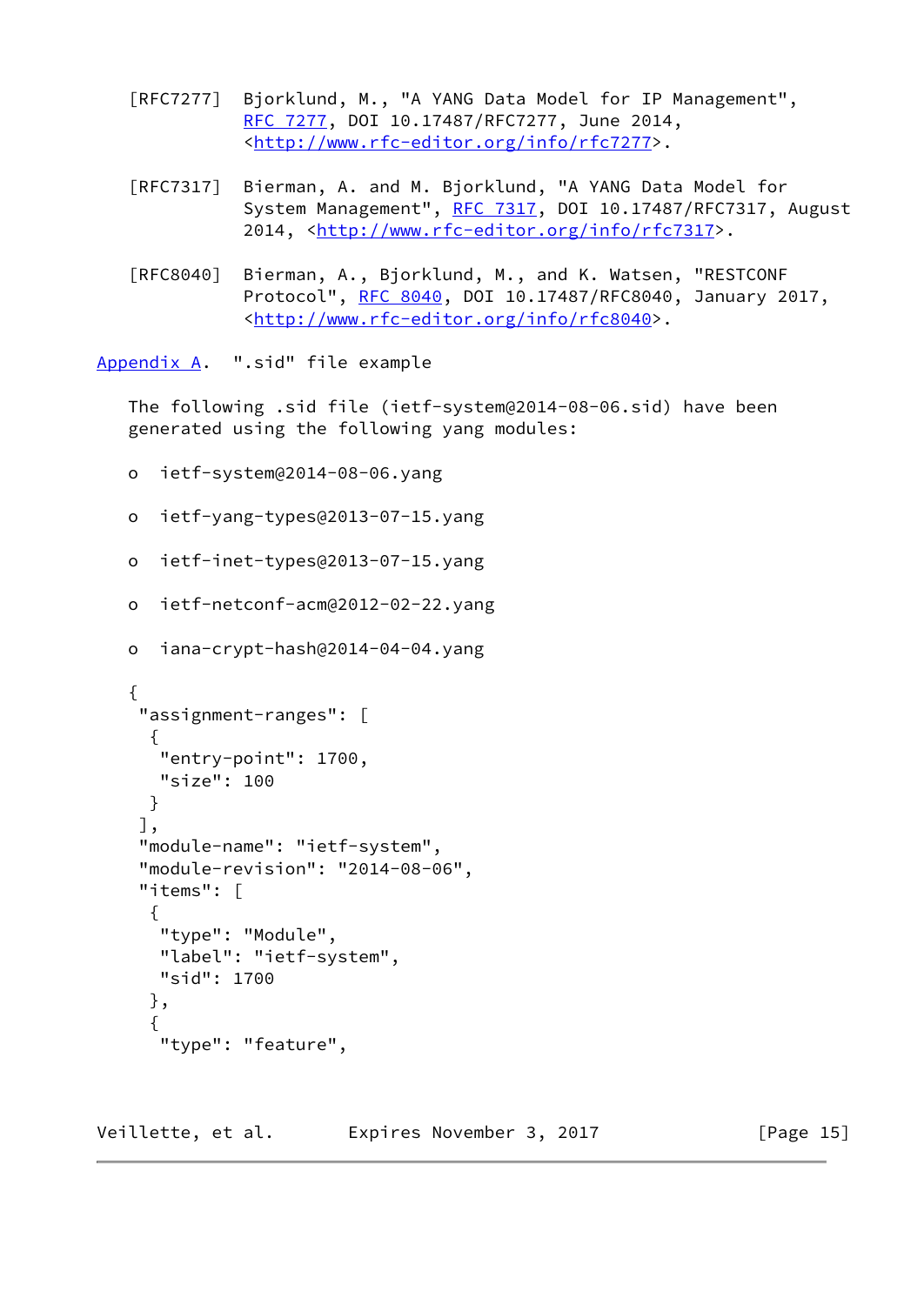```
 "label": "authentication",
 "sid": 1701
 },
 {
  "type": "feature",
 "label": "dns-udp-tcp-port",
 "sid": 1702
 },
 {
  "type": "feature",
 "label": "local-users",
 "sid": 1703
 },
 {
 "type": "feature",
 "label": "ntp",
 "sid": 1704
 },
 {
 "type": "feature",
 "label": "ntp-udp-port",
 "sid": 1705
 },
 {
 "type": "feature",
 "label": "radius",
 "sid": 1706
 },
 {
 "type": "feature",
 "label": "radius-authentication",
 "sid": 1707
 },
 {
  "type": "feature",
 "label": "timezone-name",
 "sid": 1708
 },
 {
  "type": "identity",
 "label": "/authentication-method",
 "sid": 1709
 },
 {
  "type": "identity",
  "label": "/authentication-method/local-users",
```

```
 "sid": 1710
```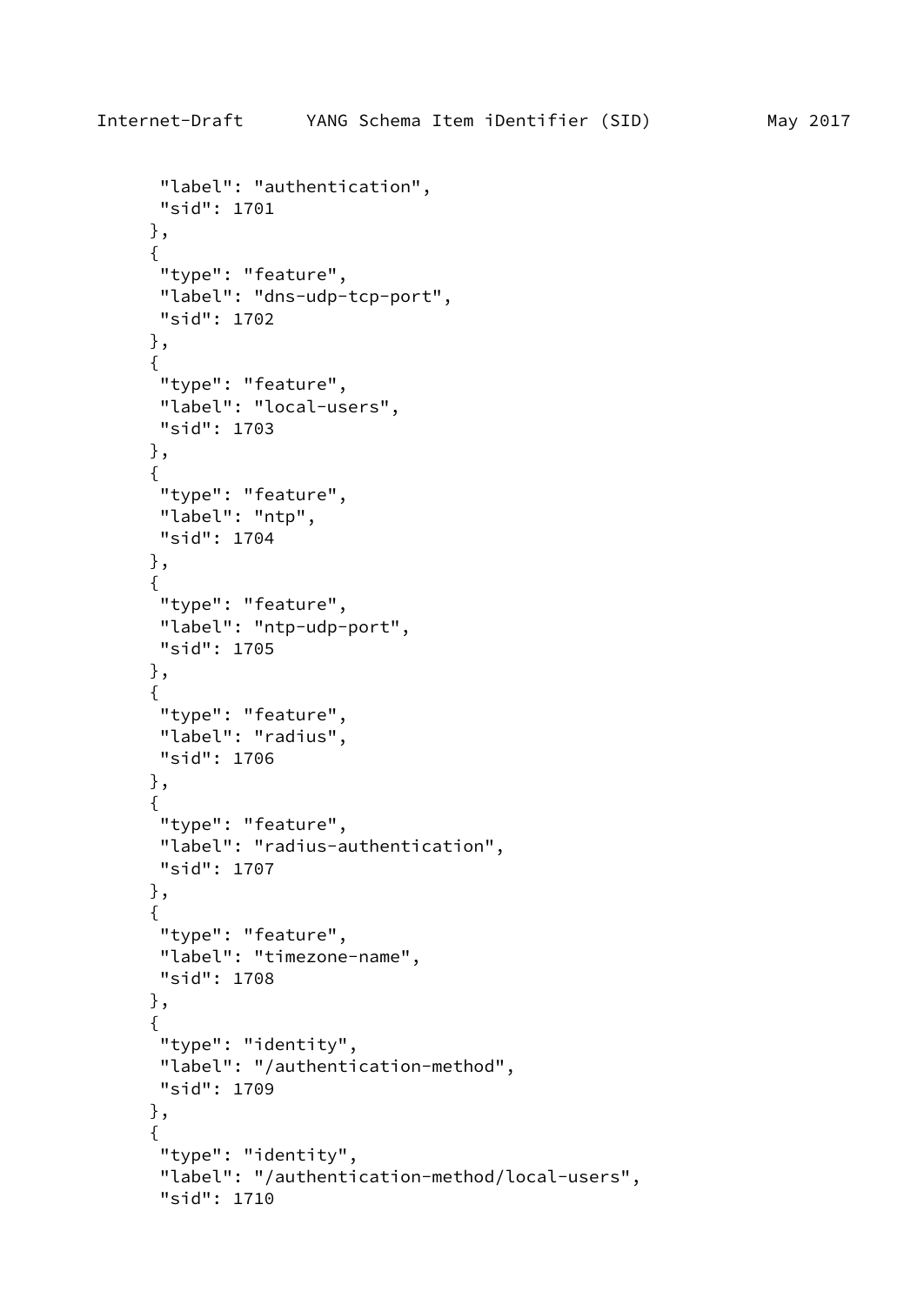},

```
 {
  "type": "identity",
  "label": "/authentication-method/radius",
 "sid": 1711
 },
 {
  "type": "identity",
  "label": "/radius-authentication-type",
  "sid": 1712
 },
 {
  "type": "identity",
  "label": "/radius-authentication-type/radius-chap",
  "sid": 1713
 },
 {
  "type": "identity",
  "label": "/radius-authentication-type/radius-pap",
 "sid": 1714
 },
 {
  "type": "node",
  "label": "/system",
 "sid": 1715
 },
 {
  "type": "node",
  "label": "/system-state",
  "sid": 1716
 },
 {
  "type": "node",
  "label": "/system-state/clock",
  "sid": 1717
 },
 {
  "type": "node",
 "label": "/system-state/clock/boot-datetime",
  "sid": 1718
 },
```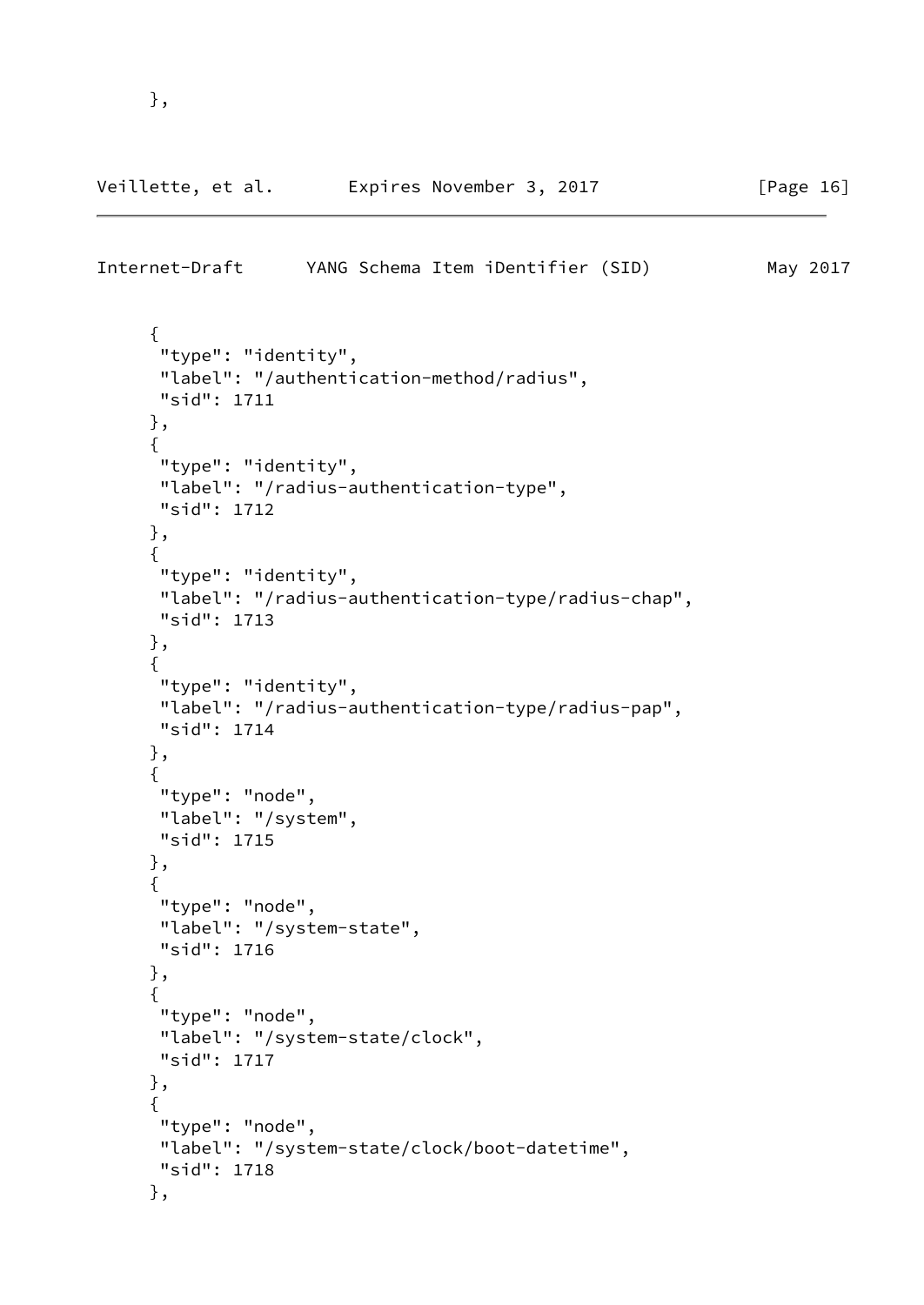```
 {
 "type": "node",
  "label": "/system-state/clock/current-datetime",
  "sid": 1719
 },
 {
  "type": "node",
  "label": "/system-state/platform",
```

```
Veillette, et al.  Expires November 3, 2017 [Page 17]
```

```
 "sid": 1720
 },
 {
  "type": "node",
  "label": "/system-state/platform/machine",
 "sid": 1721
 },
 {
  "type": "node",
  "label": "/system-state/platform/os-name",
 "sid": 1722
 },
 {
  "type": "node",
  "label": "/system-state/platform/os-release",
  "sid": 1723
 },
 {
  "type": "node",
  "label": "/system-state/platform/os-version",
  "sid": 1724
 },
 {
  "type": "node",
  "label": "/system/authentication",
 "sid": 1725
 },
 {
 "type": "node",
 "label": "/system/authentication/user",
 "sid": 1726
 },
 {
```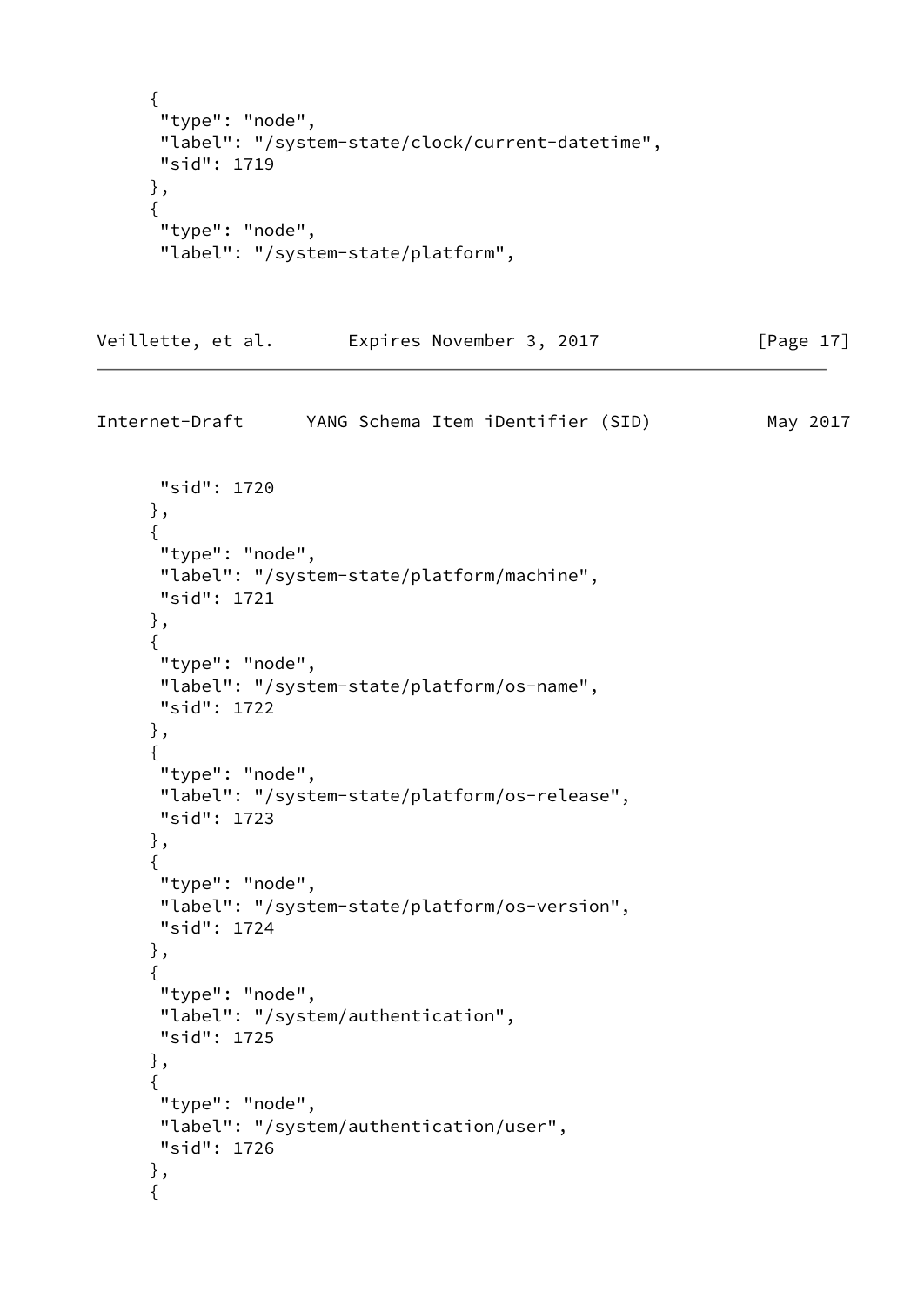```
 "type": "node",
       "label": "/system/authentication/user-authentication-order",
       "sid": 1727
      },
      {
       "type": "node",
       "label": "/system/authentication/user/authorized-key",
       "sid": 1728
      },
      {
       "type": "node",
       "label": "/system/authentication/user/authorized-key/algorithm",
      "sid": 1729
      },
      {
Veillette, et al.  Expires November 3, 2017 [Page 18]
Internet-Draft YANG Schema Item iDentifier (SID) May 2017
       "type": "node",
       "label": "/system/authentication/user/authorized-key/key-data",
       "sid": 1730
      },
      {
       "type": "node",
       "label": "/system/authentication/user/authorized-key/name",
      "sid": 1731
      },
      {
       "type": "node",
       "label": "/system/authentication/user/name",
      "sid": 1732
      },
      {
       "type": "node",
       "label": "/system/authentication/user/password",
      "sid": 1733
      },
      {
       "type": "node",
       "label": "/system/clock",
      "sid": 1734
      },
      {
       "type": "node",
```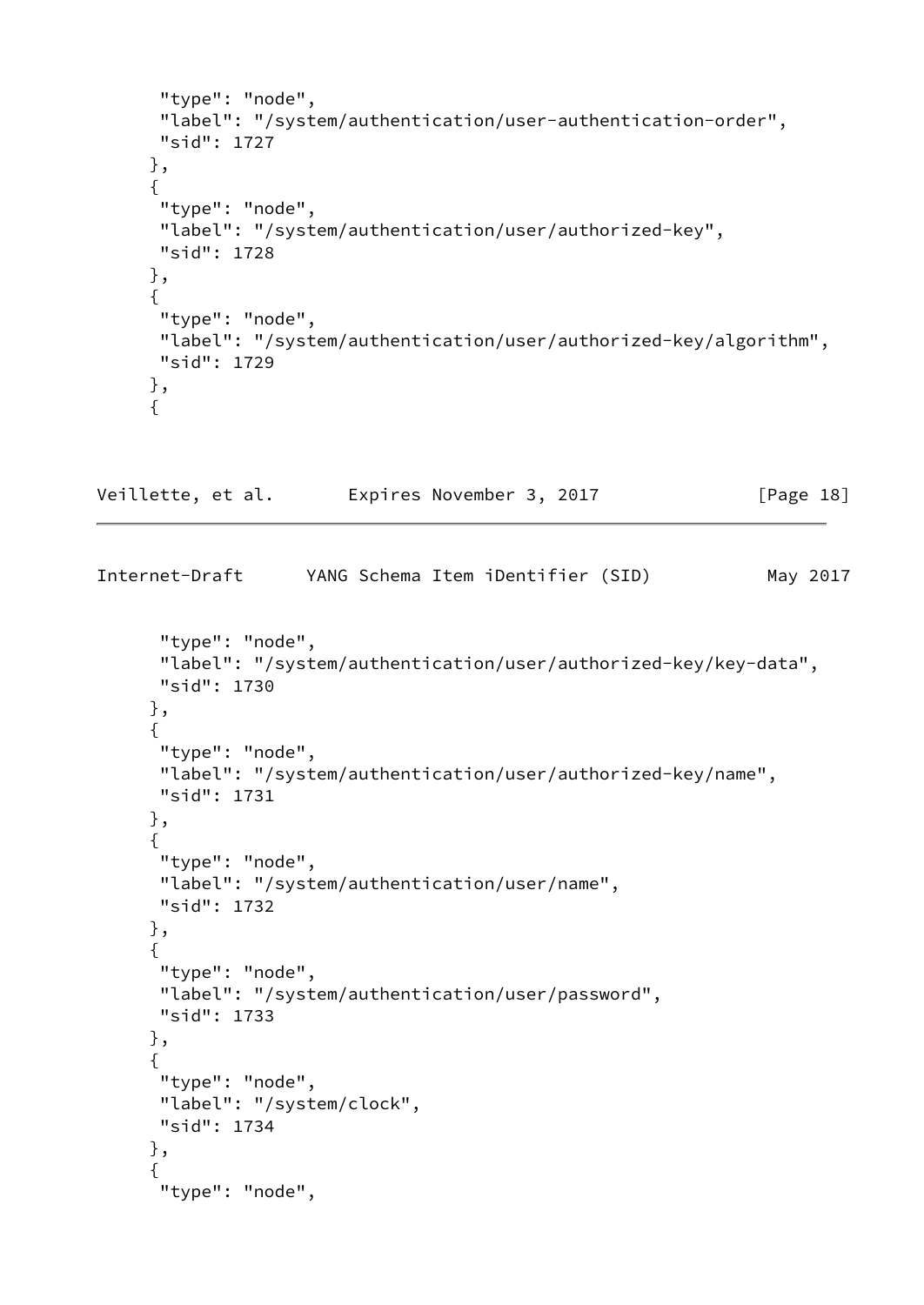```
 "label": "/system/clock/timezone-name",
       "sid": 1735
      },
      {
       "type": "node",
       "label": "/system/clock/timezone-utc-offset",
       "sid": 1736
      },
      {
       "type": "node",
       "label": "/system/contact",
       "sid": 1737
      },
      {
       "type": "node",
       "label": "/system/dns-resolver",
      "sid": 1738
      },
      {
       "type": "node",
       "label": "/system/dns-resolver/options",
       "sid": 1739
Veillette, et al.  Expires November 3, 2017 [Page 19]
Internet-Draft YANG Schema Item iDentifier (SID) May 2017
      },
      {
       "type": "node",
       "label": "/system/dns-resolver/options/attempts",
      "sid": 1740
      },
      {
       "type": "node",
       "label": "/system/dns-resolver/options/timeout",
       "sid": 1741
      },
      {
       "type": "node",
       "label": "/system/dns-resolver/search",
       "sid": 1742
      },
      {
       "type": "node",
       "label": "/system/dns-resolver/server",
```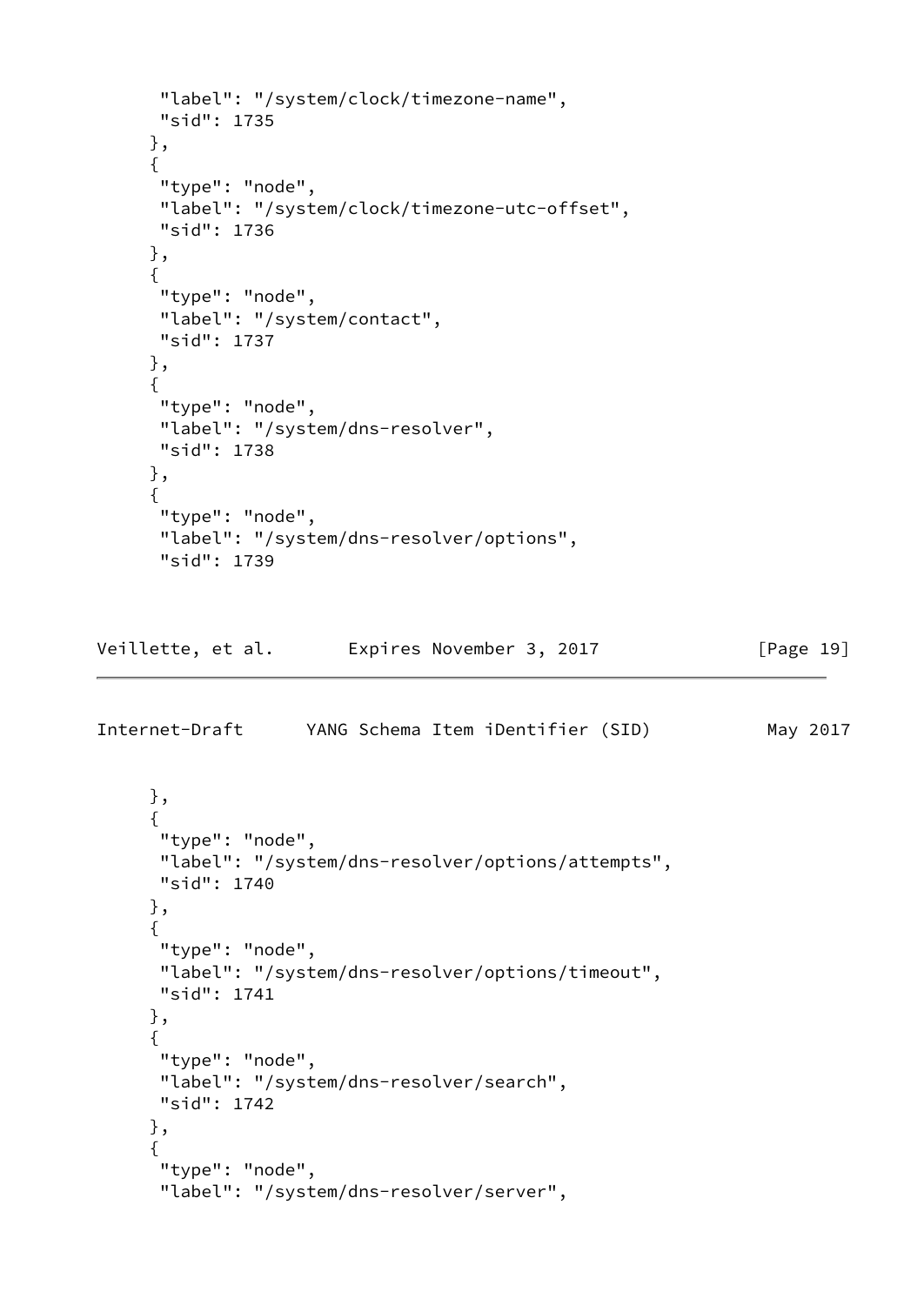```
 "sid": 1743
      },
      {
       "type": "node",
      "label": "/system/dns-resolver/server/name",
      "sid": 1744
      },
      {
       "type": "node",
       "label": "/system/dns-resolver/server/udp-and-tcp",
      "sid": 1745
      },
      {
       "type": "node",
       "label": "/system/dns-resolver/server/udp-and-tcp/address",
      "sid": 1746
      },
      {
       "type": "node",
       "label": "/system/dns-resolver/server/udp-and-tcp/port",
      "sid": 1747
      },
      {
       "type": "node",
      "label": "/system/hostname",
      "sid": 1748
      },
      {
       "type": "node",
Veillette, et al.  Expires November 3, 2017 [Page 20]
Internet-Draft YANG Schema Item iDentifier (SID) May 2017
       "label": "/system/location",
       "sid": 1749
      },
      {
       "type": "node",
      "label": "/system/ntp",
      "sid": 1750
      },
      {
       "type": "node",
       "label": "/system/ntp/enabled",
```

```
 "sid": 1751
```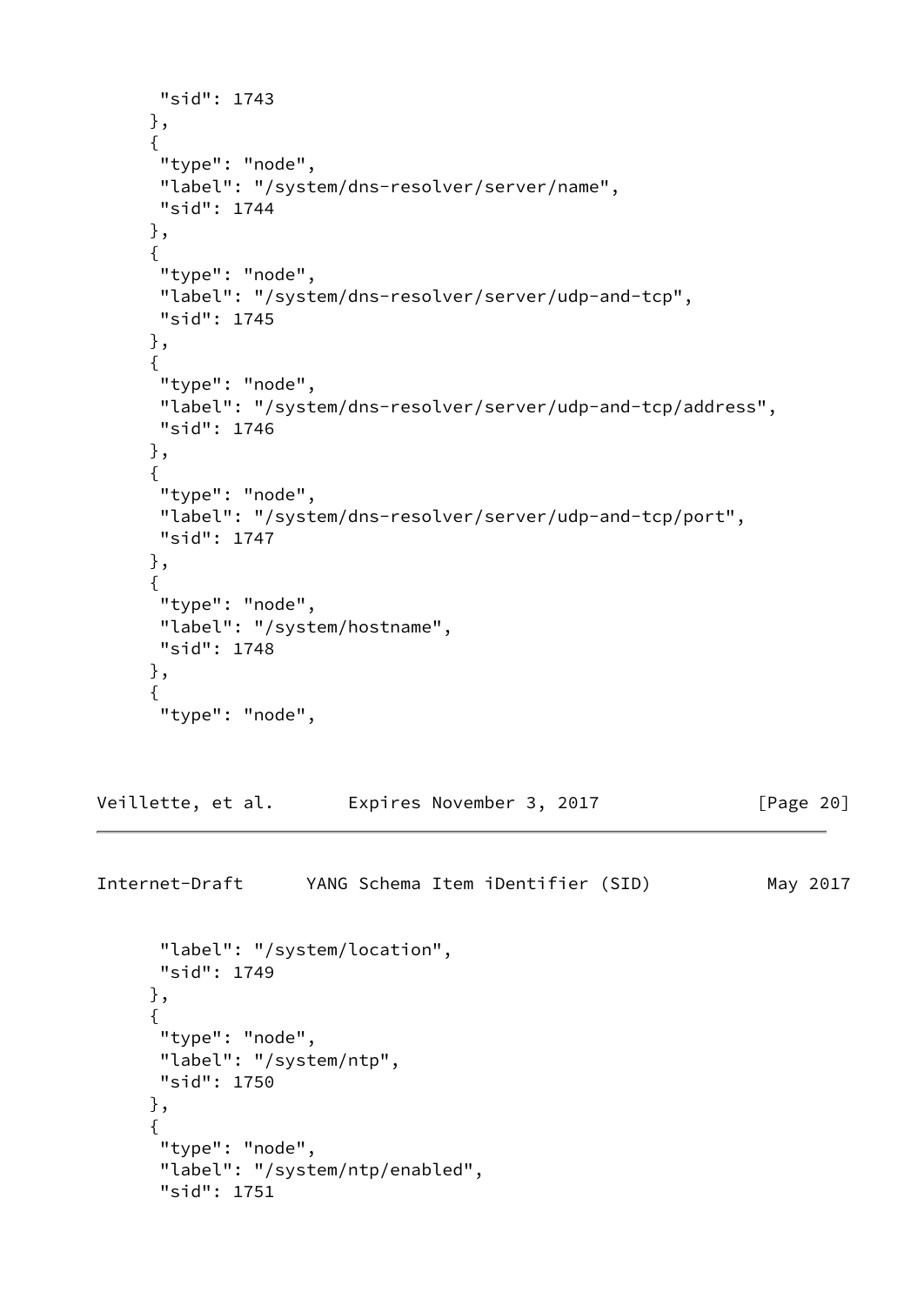```
 },
      {
      "type": "node",
       "label": "/system/ntp/server",
      "sid": 1752
      },
      {
       "type": "node",
       "label": "/system/ntp/server/association-type",
       "sid": 1753
      },
      {
       "type": "node",
       "label": "/system/ntp/server/iburst",
       "sid": 1754
      },
      {
       "type": "node",
       "label": "/system/ntp/server/name",
       "sid": 1755
      },
      {
       "type": "node",
       "label": "/system/ntp/server/prefer",
      "sid": 1756
      },
      {
       "type": "node",
       "label": "/system/ntp/server/udp",
       "sid": 1757
      },
      {
       "type": "node",
       "label": "/system/ntp/server/udp/address",
      "sid": 1758
      },
Veillette, et al. 
Expires November 3, 2017 [Page 21]
Internet-Draft YANG Schema Item iDentifier (SID) May 2017
```

```
 {
  "type": "node",
 "label": "/system/ntp/server/udp/port",
 "sid": 1759
 },
```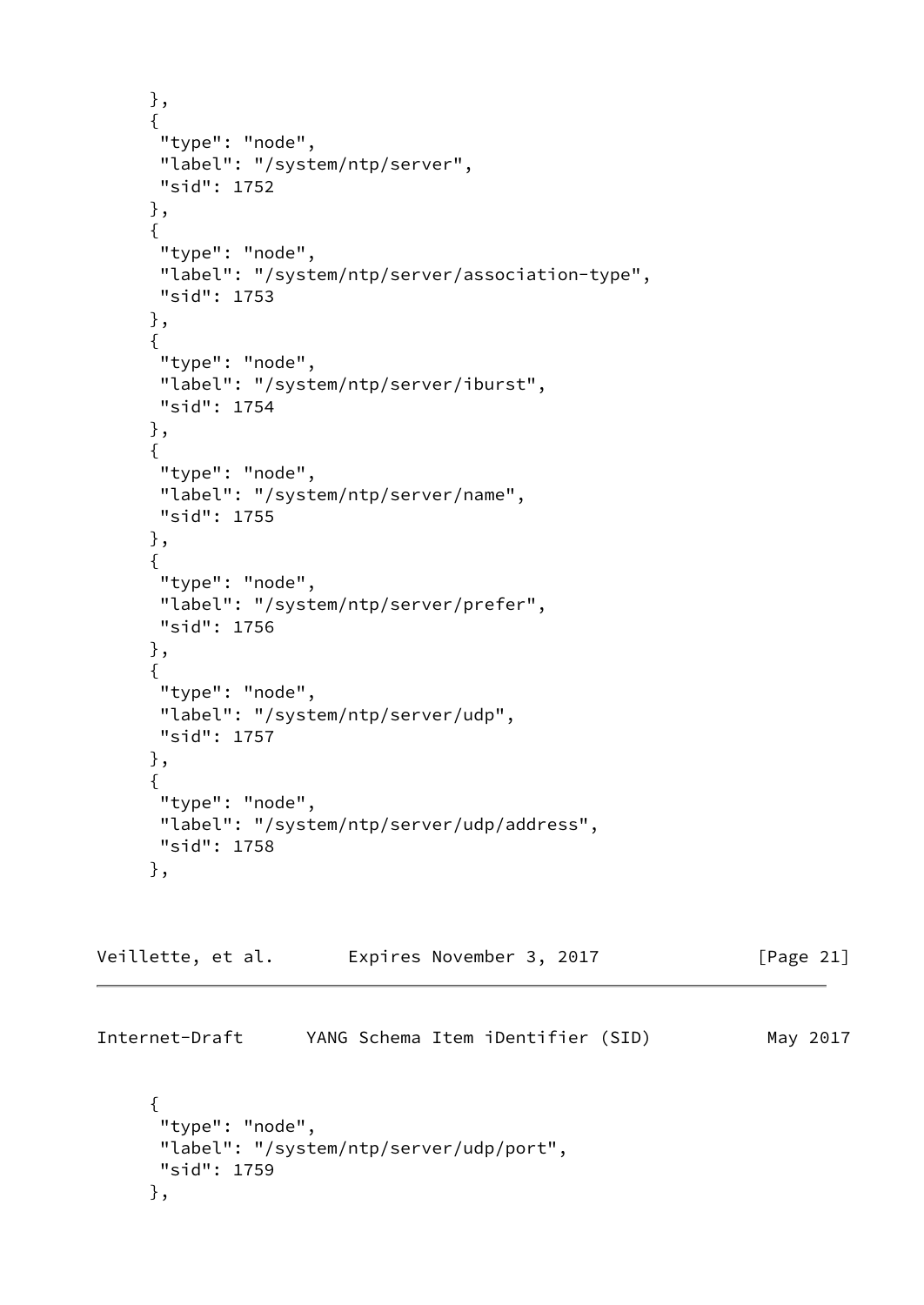```
 {
  "type": "node",
  "label": "/system/radius",
  "sid": 1760
 },
 {
  "type": "node",
  "label": "/system/radius/options",
 "sid": 1761
 },
 {
  "type": "node",
  "label": "/system/radius/options/attempts",
  "sid": 1762
 },
 {
  "type": "node",
  "label": "/system/radius/options/timeout",
  "sid": 1763
 },
 {
  "type": "node",
  "label": "/system/radius/server",
 "sid": 1764
 },
 {
  "type": "node",
  "label": "/system/radius/server/authentication-type",
  "sid": 1765
 },
 {
  "type": "node",
  "label": "/system/radius/server/name",
  "sid": 1766
 },
 {
  "type": "node",
  "label": "/system/radius/server/udp",
 "sid": 1767
 },
 {
  "type": "node",
  "label": "/system/radius/server/udp/address",
```
<span id="page-24-0"></span>Veillette, et al. Expires November 3, 2017 [Page 22]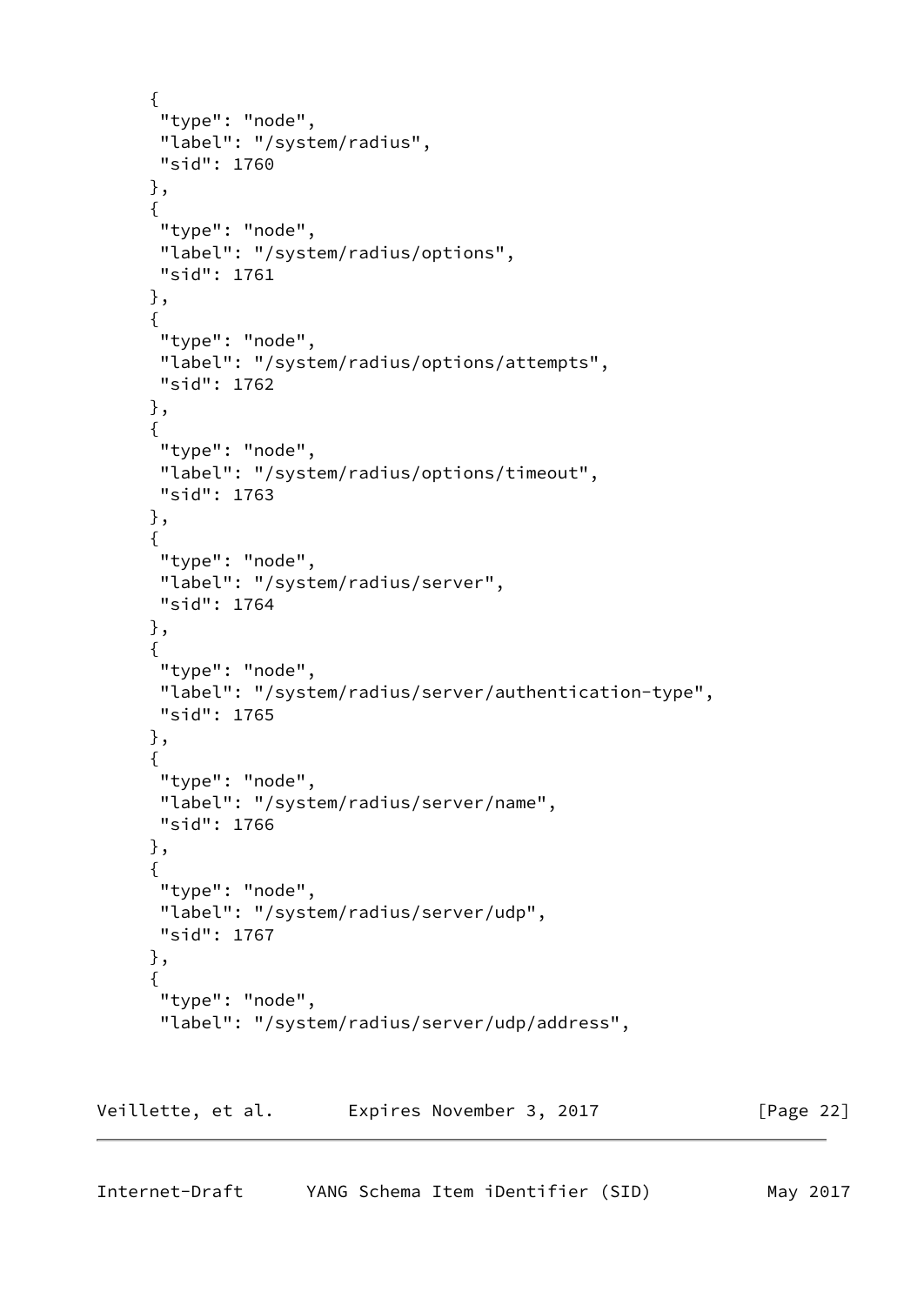```
 "sid": 1768
      },
      {
       "type": "node",
       "label": "/system/radius/server/udp/authentication-port",
       "sid": 1769
      },
      {
       "type": "node",
       "label": "/system/radius/server/udp/shared-secret",
       "sid": 1770
      },
      {
       "type": "rpc",
       "label": "/set-current-datetime",
       "sid": 1771
      },
      {
       "type": "rpc",
       "label": "/set-current-datetime/input/current-datetime",
       "sid": 1772
      },
      {
       "type": "rpc",
       "label": "/system-restart",
       "sid": 1773
      },
      {
       "type": "rpc",
       "label": "/system-shutdown",
       "sid": 1774
      }
     ]
    }
Authors' Addresses
    Michel Veillette (editor)
    Trilliant Networks Inc.
    610 Rue du Luxembourg
    Granby, Quebec J2J 2V2
    Canada
    Phone: +14503750556
    Email: michel.veillette@trilliantinc.com
```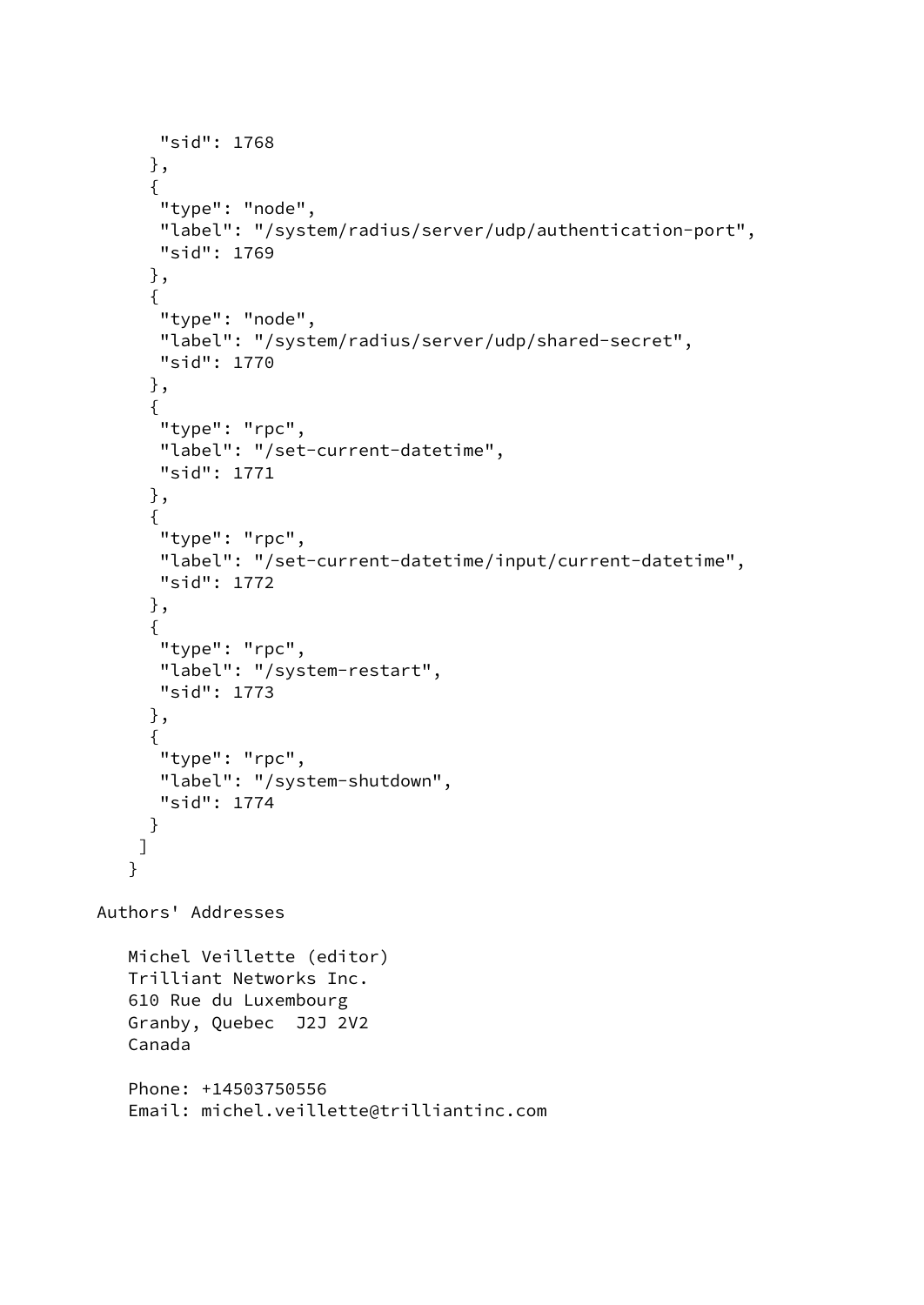Internet-Draft YANG Schema Item iDentifier (SID) May 2017 Alexander Pelov (editor) Acklio 2bis rue de la Chataigneraie Cesson-Sevigne, Bretagne 35510 France Email: a@ackl.io Randy Turner Landis+Gyr 30000 Mill Creek Ave Suite 100 Alpharetta, GA 30022 US Phone: ++16782581292 Email: randy.turner@landisgyr.com URI: <http://www.landisgyr.com/> Ana Minaburo Acklio 2bis rue de la chataigneraie Cesson-Sevigne, Bretagne 35510 France Email: ana@ackl.io Abhinav Somaraju Tridonic GmbH & Co KG Farbergasse 15 Dornbirn, Vorarlberg 6850 Austria Phone: +43664808926169 Email: abhinav.somaraju@tridonic.com